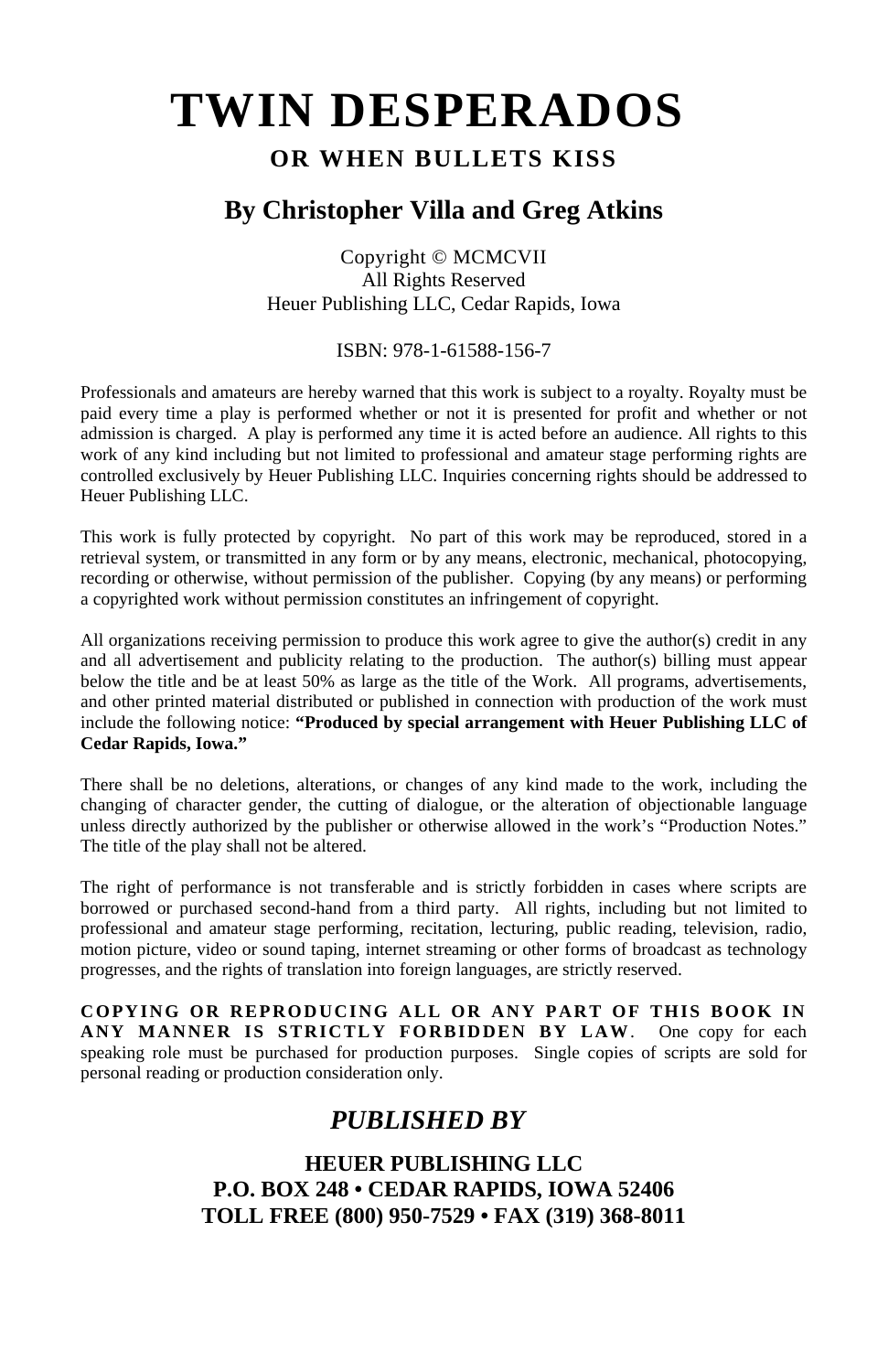# **TWIN DESPERADOS By Christopher Villa and Greg Atkins**

# **CAST OF CHARACTERS**

# **THE GOOD GUYS**

| lines) |
|--------|
|        |
|        |
| lines) |

### **THE TOWNSFOLK**

| secret (16 lines)                               |
|-------------------------------------------------|
|                                                 |
| Baroness tells him (14 lines)                   |
|                                                 |
| barber, judge, and undertaker (32 lines)        |
|                                                 |
| drivin' cousin to Calamity (10 lines)           |
|                                                 |
|                                                 |
|                                                 |
|                                                 |
|                                                 |
|                                                 |
|                                                 |
|                                                 |
| players for saloon scene; Patients/customers of |
| Doc Pinch's; Mother and child; Western Union    |
| Messenger; Gunsmith (14 lines)                  |

# **THE BAD GUYS**

| lines)                                  |
|-----------------------------------------|
|                                         |
| wear a badge (39 lines)                 |
|                                         |
| to escape hanging as a child (29 lines) |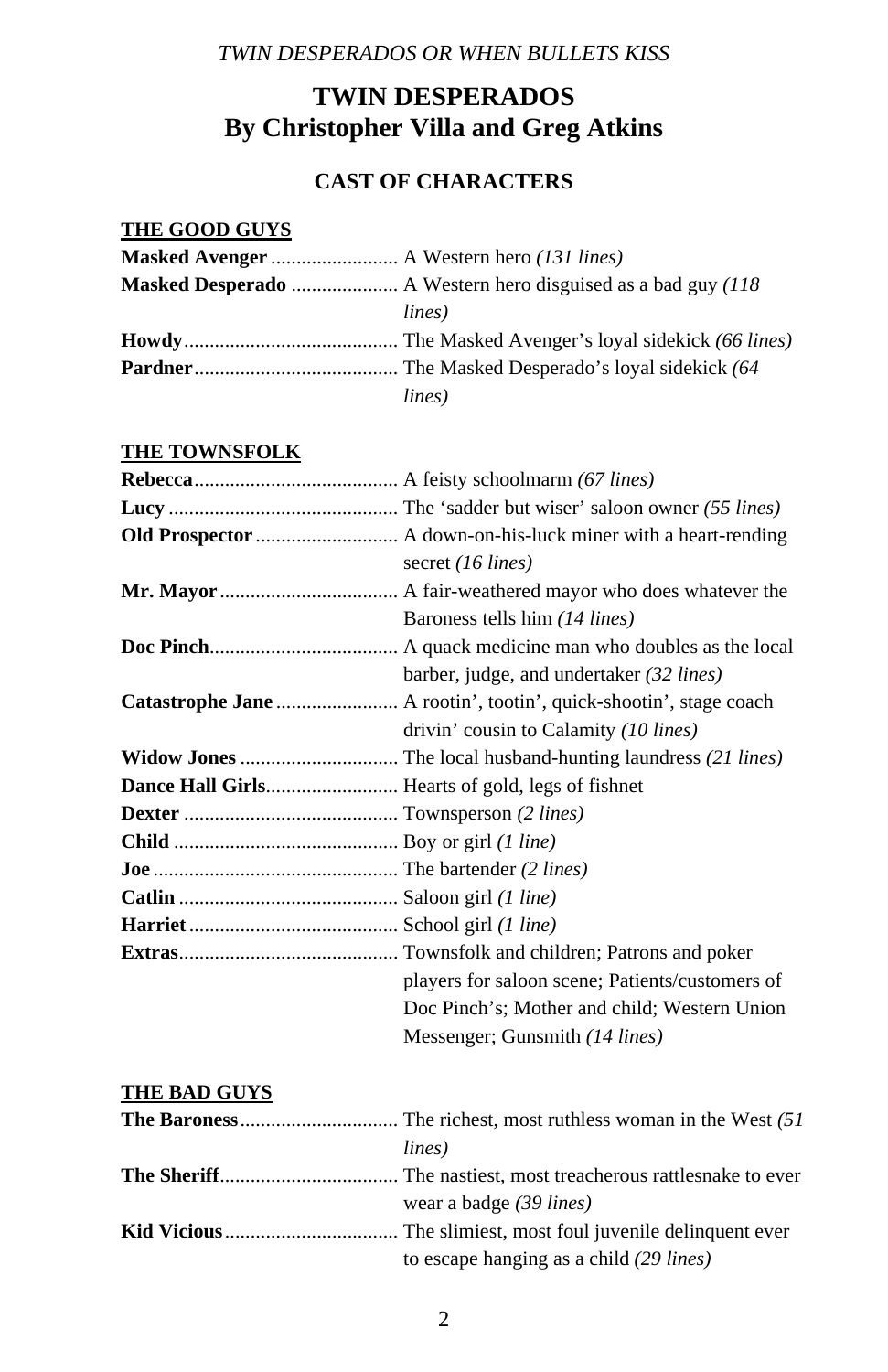| Sheriff and leader of the Thugs. (18 lines) |
|---------------------------------------------|
|                                             |
|                                             |
|                                             |
|                                             |

#### **THE RADIO SHOW**

|                                                    | <b>Dad and two masked kids  (JUNIOR: 1 line; JIMMIE: 1 line; DAD: 2 lines)</b> |
|----------------------------------------------------|--------------------------------------------------------------------------------|
| Uncle Rudy's Rootin'-Tootin' Root Beer Singers (3) |                                                                                |
| <b>Sound Effects Person</b>                        |                                                                                |

#### **SUGGESTED CHARACTER DOUBLING**

Announcer/Doc PinchDad/Masked Desperado Mel/Mr. Mayor Shirley/Dance Hall Girl Jones Kid/Child/Radio BoyKid Vicious/Junior Harriet/Cereal GirlCatlin/Cereal Mother Gunsmith/Western Union Messenger

*NOTE: THE GOOD GUYS are two sets of twins separated at birth. It is important that they dress alike; they do not need to "look" alike. Also, if you decide to double Announcer/Doc Pinch, the Announcer's address at the beginning of each scene could be pre-recorded.* 

#### **TIME AND PLACE**

The entire play takes place in a 24-hour period . . . high noon to high noon in the Old West town of Armadillo*.* 

#### **SYNOPSIS OF SCENES**

#### **ACT ONE**

#### **SCENE 1: RADIO SHOW**

Area 1: Tent made with blankets; homemade radio set

- Area 2: Old-time microphone
- Area 3: Kitchen table with chairs
- Area 4: Chair or recliner

*NOTE: AREA 2 happens down right in front of the old-time microphone. AREA 1 is*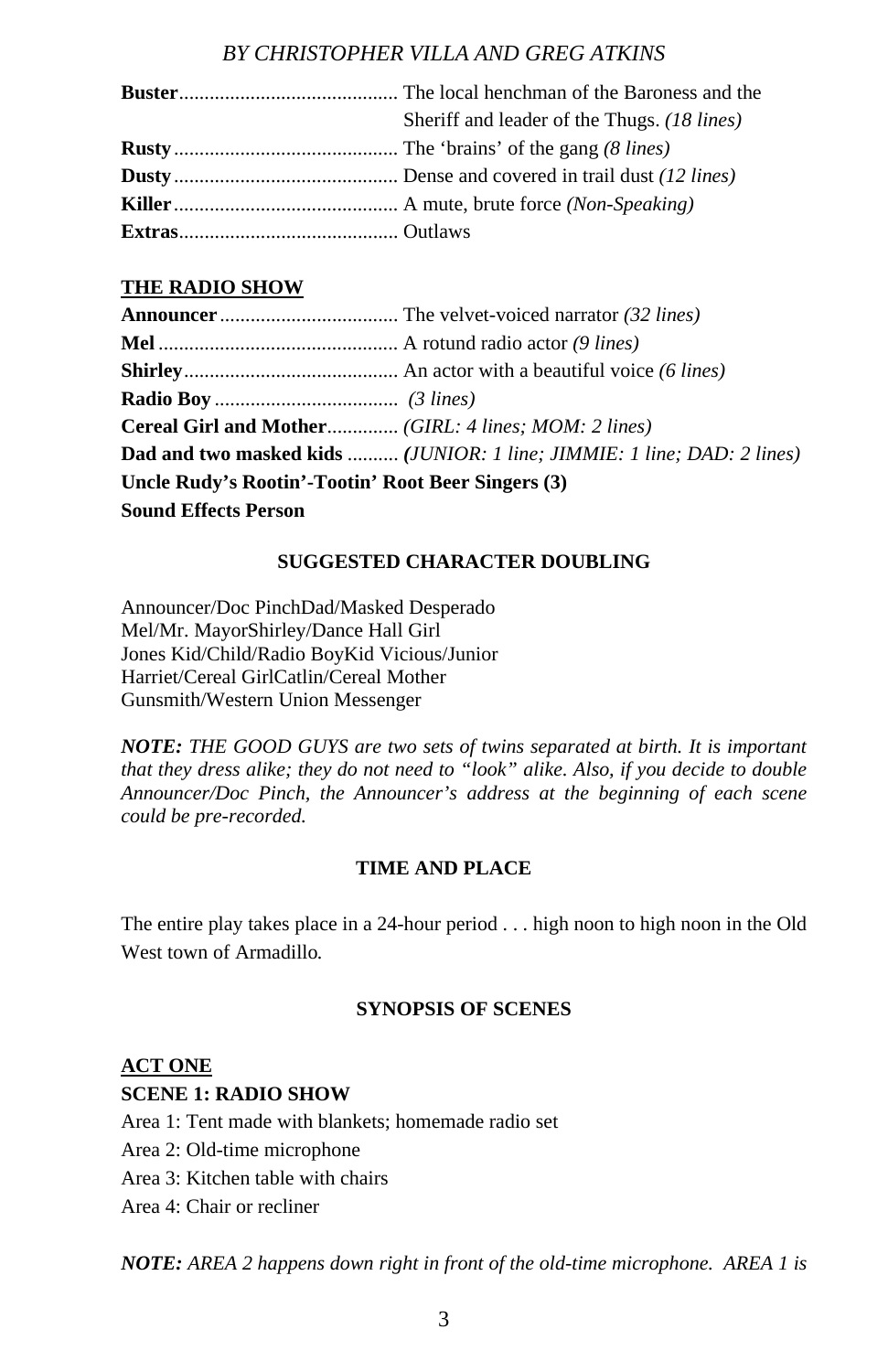*stage left and AREA 3 is stage right. AREA 4 is upstage center. The MASKED AVENGER (pretends) hanging on to the rope down left. The CARTWRIGHT GANG could be played by DUSTY, RUSTY, KILLER, and BUSTER or extras could be used.* 

**SCENE 2: AVENGER'S ESCAPE SCENE 3: THE CRIME SPREE SCENE 4: THE HANGING TREE SCENE 5: THE LAUNDRY SCENE 6: DESPERADO'S ENTRANCE SCENE 7: THE SALOON SCENE 8: DESPERADO MEETS THE BARONESS SCENE 9: AVENGER MEETS THE SCHOOL MARM SCENE 10: DOC PINCH'S OFFICE SCENE 11: DESPERADO SAVES MISS LUCY SCENE 12: AVENGER AND MISS REBECCA SCENE 13: WHAT HORSES? SCENE 14: THE CHASE** 

**ACT TWO**

**SCENE 1: THE ESCAPE SCENE 2: THE BARONESS AND HER THUGS SCENE 3: DEPUTY VICIOUS SCENE 4: KID VICIOUS AND THE WIDOW JONES SCENE 5: THE THREAT SCENE 6: DESPERADO'S DILEMMA SCENE 7: BULLETS AND THE MIRROR SCENE 8: CAPTURED! SCENE 9: THE DESPERADO VS. KID VICIOUS SCENE 10: INCARCERATED SCENE 11: I CAPTURED THE MASKED MAN SCENE 12: THE JAILBREAK SCENE 13: THE SHOWDOWN WHEN BULLETS KISS STAGE PROPERTIES** 

*(Note: All firearms are non-firing replicas or toy cap guns)* 

Stuffed dog; headphones

Non-working tabletop radio (1940's)

Microphone circa 1940's (if possible)

Cereal box tops tied with string

Cereal box and scissors

Captain Ken's Sugar Bullets cereal box

Script; Extra scripts (Announcer)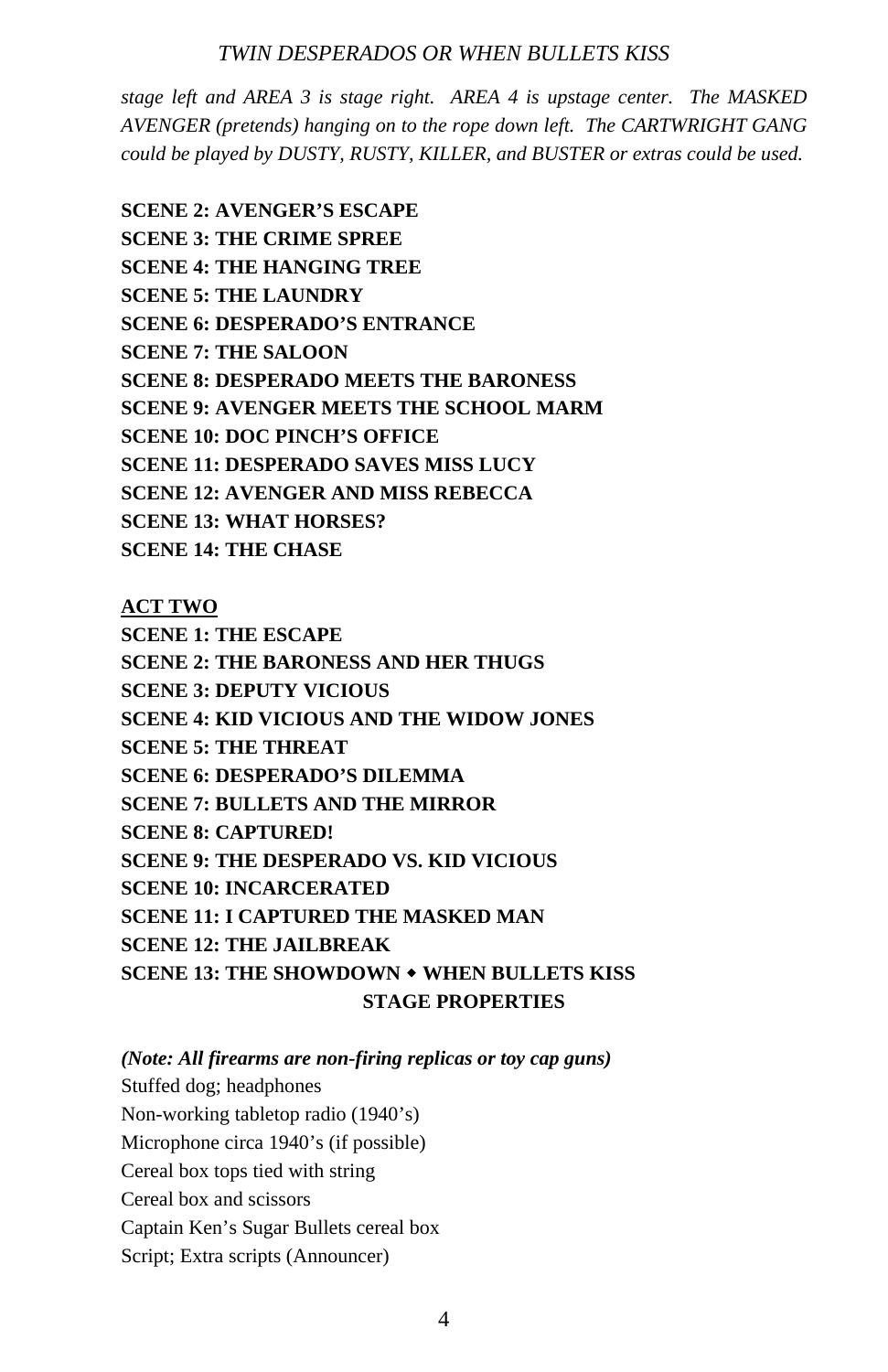Two childrens' Lone Ranger masks Newspaper Two sets of matching six guns and holsters Breakaway rope (a rope cut and Velcroed together, separated by pulling a fishing line attached to the noose) Bag of loot Bundles of laundry Teddy bear; Lollypop Blankie (with writing/map on it) cut into three parts Gag Stick horses Wanted poster Tote bag with Masked Avenger costume and blankie Saddlebags; 8 x 10 picture; Gold bullet; Tote bag; Extra Masked Avenger mask; Dollar bills for bullets Stack of books Cards and poker chips Miscellaneous bar glasses, bottles, etc. Large, empty mirror frame Book with "Dusty Trails" cover and pencil Bag of gold Lasso/rope Miscellaneous six guns and holsters for cowboys Towel Rubber mallet Satchel of gold Rifle Ledger book Dainty hankie Plastic/rubber fish Comic face with eye glasses, big nose, mustache Two boxes of bullets: written on one box is "Gold" Bottle of "Snake Oil" medicine Final fight props: brooms, buckets, umbrellas, long-handled spoons, frying pans, stuffed toys, etc.

Two bouquets of flowers; wedding veil

#### **THE SET**

Though daunting at first glance, *Twin Desperados* is actually a simple show to stage. When the horses in a show are stick ponies, no one expects a realistic set so let your imagination run wild. In the original production, the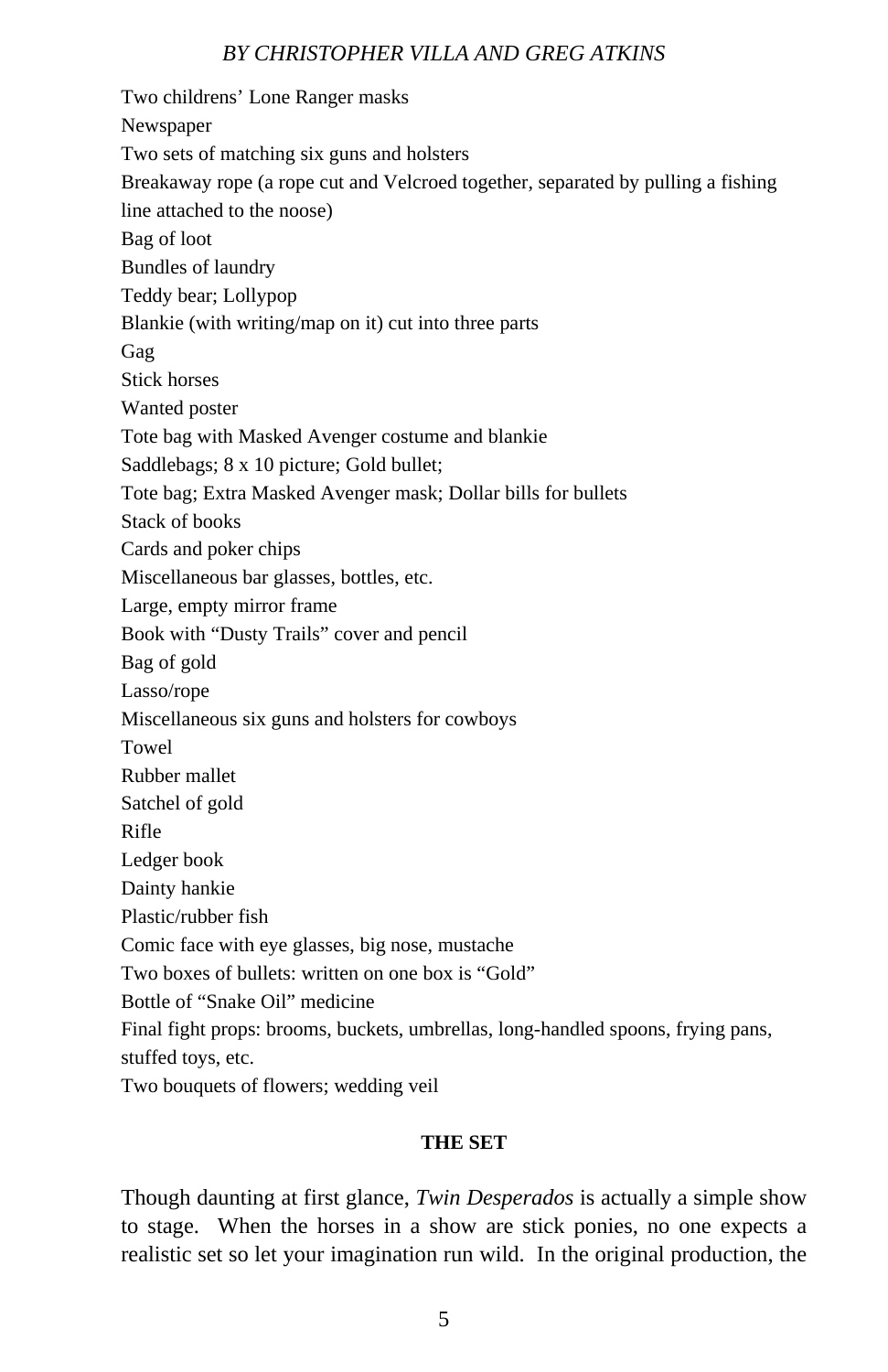set pieces were painted cut-outs, easy to bring on and off stage and simple to construct. Here are some inventive ideas from the original production:

- The "flaming pit of pitch" was actually a red light and theatrical smoke behind a painted flame. Smoke is optional. It could just be a "fire" painted on a piece of cardboard.
- Representational set pieces (picket fences, jail cell flats, bars in cut-out windows, barn, saloon, train cut-out on wheels, the hanging tree, etc.) were all painted theatrical flats. These flats can be painted to look real or cartoonish. Most of these scenes can be realistic or suggestive. For example, the Hanging Tree scene could just be Old Prospector standing on a stump.
- When furniture is called for, actual furniture (i.e., tables, desks, chairs, piano, etc.) should be used.
- Ground rows (painted wood that is cut out to look like plants, fire, rocks, etc.) can be used to hide lighting instruments and actors (like when they jump into that flaming pit of pitch).
- Stage platforms of various heights and dimensions give the actors more playing areas and allow quick changes from scene to scene, but it is definitely not required. If your budget and technical support allows, you might want to include a raised platform for the saloon stage.
- Two rolling platforms (wagons) with jail bars attached could create the Jailbreak scene. The Jailbreak scene could also be created with two identical cots and the breaking of the bars could be easily pantomimed.
- The train can be an offstage spotlight with sound effects or a painted train flat on wheels.

#### **COSTUME SUGGESTIONS**

**MASKED AVENGER/MASKED DESPERADO**: Identically dressed with matching masks, black western shirts with fringe, black jeans, bolo ties and cowboy boots suggested. Both carry six shooters on each hip. The Masked Avenger and Howdy have cut-out train tracks attached to their shirts for the beginning of ACT TWO.

**HOWDY/PARDNER**: Identically dressed in blue jeans, suspenders, plaid shirts,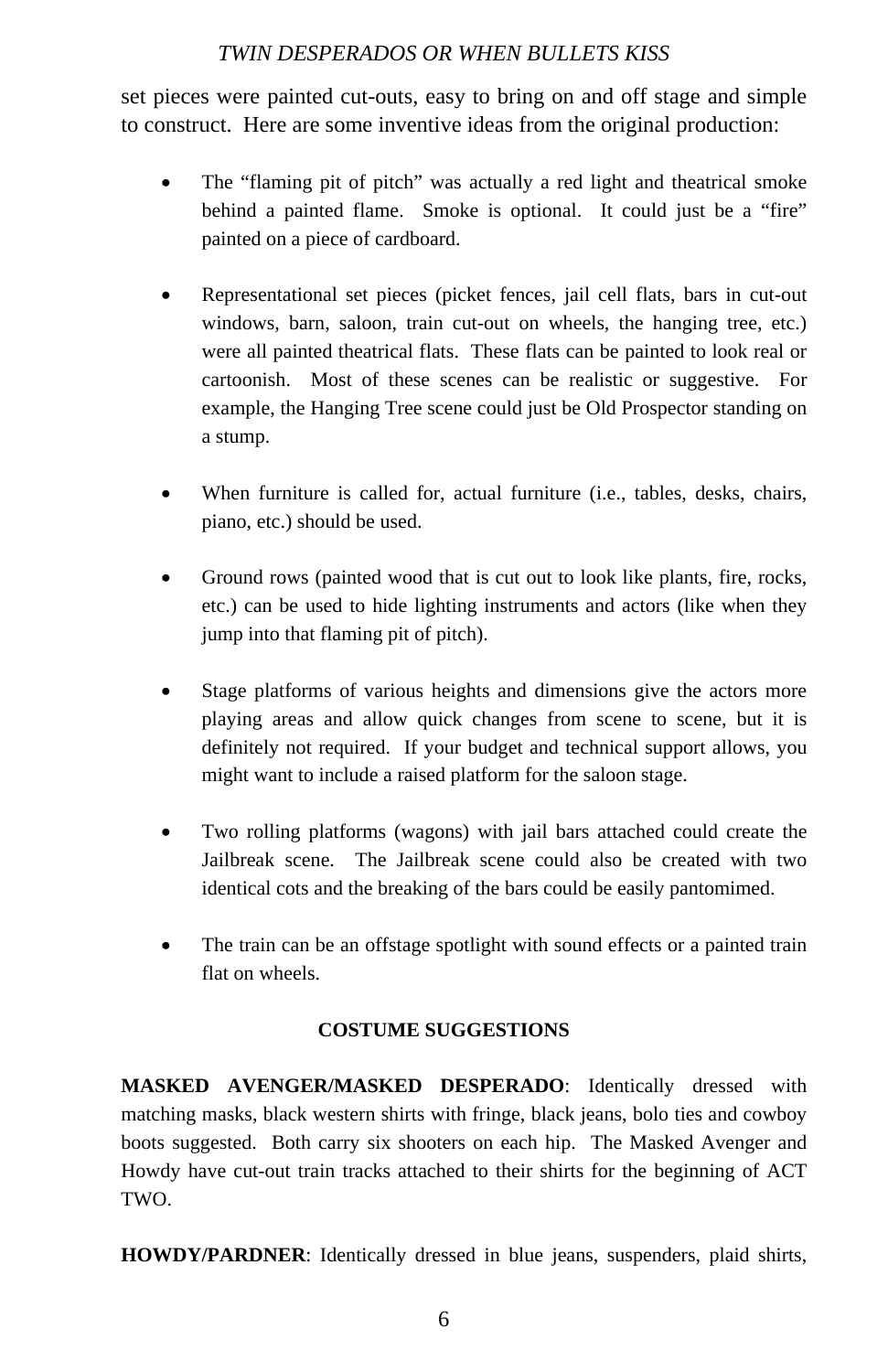neckerchief, cowboy boots and a six gun. If possible, the brims of their cowboy hats are bent in front. Howdy also has a lasso.

**REBECCA**: Dressed in a conservative "schoolmarm" dress. She wears a wristwatch.

**LUCY**: First appears in a sexy dance hall costume, then changes to a fancy cowgirl outfit.

**OLD PROSPECTOR:** Wears a union suit, coveralls and a beat-up hat. Took his last bath during the Civil War.

**MR. MAYOR**: Wears a "loud" western business suit. Tops it off with a bowler hat.

**DOC PINCH**: Formally dressed with a mourning coat.

**CATASTROPHE JANE**: Leather-fringed jacket and pants. She wears a Kepi cap (Civil War style) and carries a six shooter and a whip.

**WIDOW JONES**: Western housewife wear with apron.

**DANCE HALL GIRLS**: Assorted dance hall costumes with feathers, fishnets, and flashy chokers.

**THE BARONESS**: Well-dressed, conservative western business attire. Wears a jaunty bolero hat and has a shawl that looks like a child's blankie.

**THE SHERIFF**: Long, black mourning coat, black hat, white shirt with a fancy vest. Think "Wyatt Earp."

**KID VICIOUS**: Scroungy Western garb with vest, hat, and oversized pants. For the "tear away" costume, wires are attached to the hat and vest then Velcroed in place. When he is shot, the hat/vest are pulled off his body by a stage hand. His vest and hat go flying off, as his pants drop to his ankles. For ease of production, you could just have the pants drop to his ankles.

**BUSTER/RUSTY/DUSTY/KILLER**: They are a motley crew of dirty, mismatched hombres. An assortment of cowboy clothes that should have been washed a year ago.

**ANNOUNCER/MEL**: 1940's business suit. The Announcer wears a wristwatch. Mel wears a hat, coat, and scarf in the opening scene.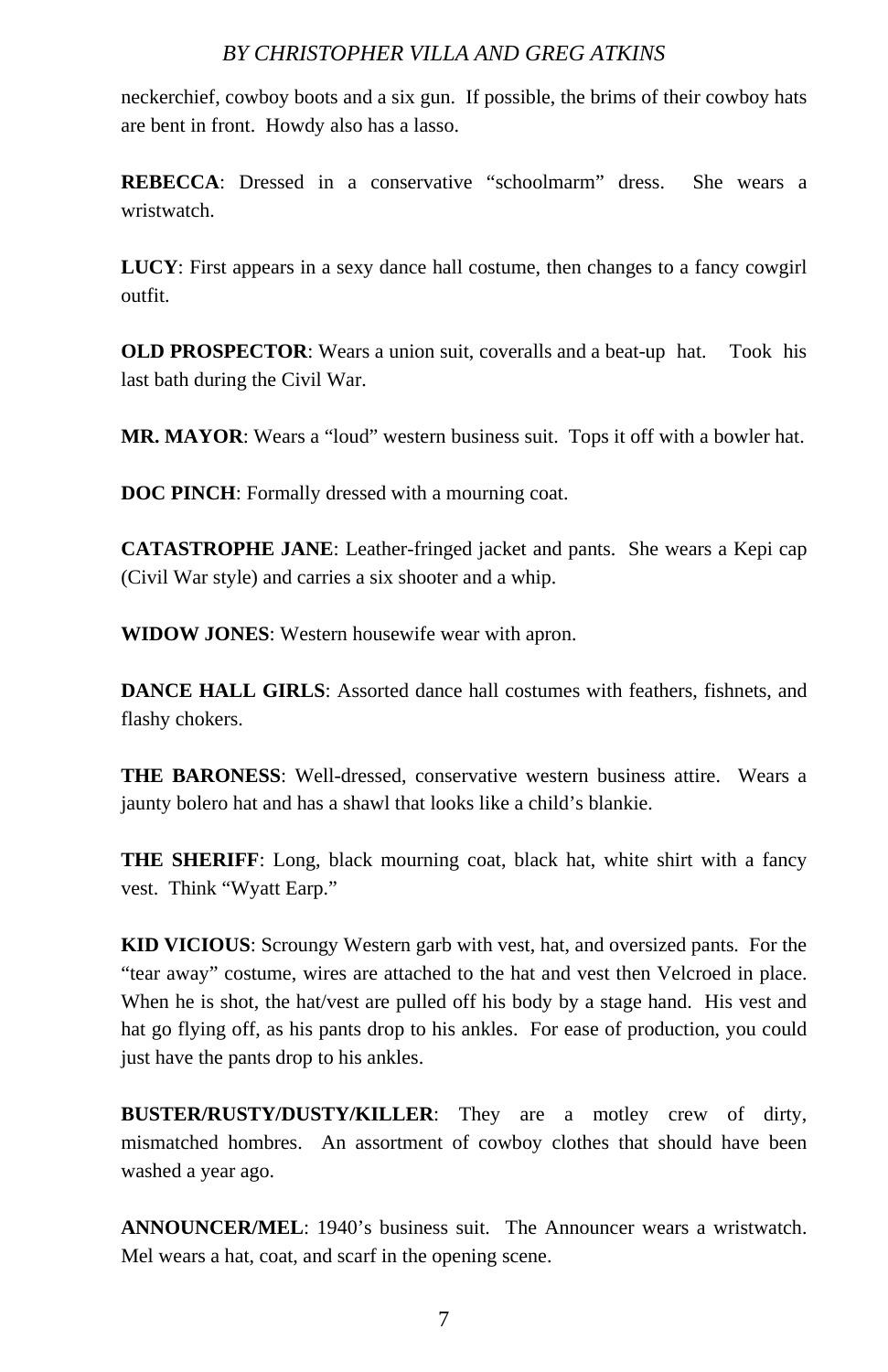**SHIRLEY**: A pretty 1940's blouse, skirt and heels. She also wears a hat, coat, and scarf in the opening scene.

**UNCLE RUDY'S ROOTIN' TOOTIN' ROOT BEER SINGERS**: Dressed in matching Andrew Sisters' outfits.

**SOUND EFFECTS PERSON**: 1940's casual; rolled-up sleeves, suspenders and a bow tie.

**CEREAL MOTHER**: Cereal Mother is dressed in a conservative 1940's dress and wears a wristwatch.

**TOWNSFOLK/EXTRAS**: Miscellaneous cowboy/frontier wear.

#### **MUSIC AND SOUND EFFECTS**

Show music can be taken from the Greatest Hits Collection of Western Movies CD or use traditional cowboy music ("Home on The Range," "Streets of Larado," "Clementine," etc.). Gun shots can be live (cap guns or synthesizer) or recorded sound effects. Cattle stampede, saloon fighting, train whistle, radio static, glass breaking, gun shots, etc. can be found on a sound effects CD. The music to BABY BLUES and UNCLE RUDY'S ROOT BEER song can be created by the singers in the show and accompanied by a live pianist if desired. If you can do it, a live pianist really adds to the excitement of the show. If you are really adventurous you may want to add a cowboy band with guitar, harmonica, jug, and banjo for pre-show and between scene music and fun.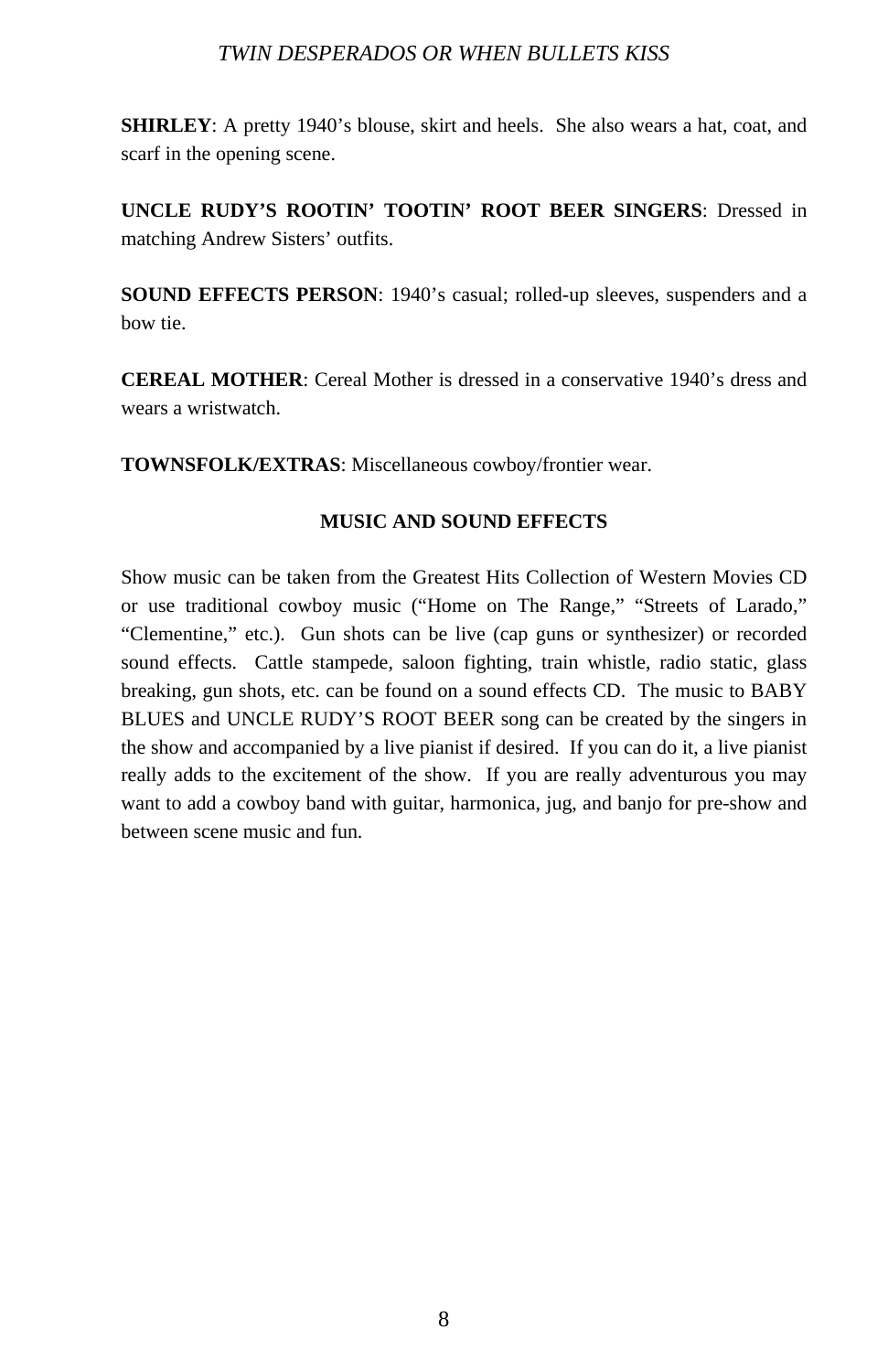### **ACT ONE, SCENE ONE Radio Show**

*As the pre-show music fades out it is replaced by a soft static sound. The static gets louder as the*  lights come up on AREA 1 to reveal a BOY and his dog huddled under a tent made of blankets and *fiddling with the knobs and dials on a homemade radio set. The boy adjusts his head phones and lifts one so the dog can hear. The static gives way to quick flashes of a variety of programs interspersed with more static.*

**BOY:** Listen, Rex, I think this is Chicago. What do you think? I wish it wasn't raining, we usually don't have this much trouble finding the station . . .

*The lights start to fade on AREA 1 and up on AREA 2, revealing a microphone and an ANNOUNCER standing behind one of them with a script in his hand. He's looking impatiently at his watch. Light classical music is playing. The lights come up on AREA 3 revealing a GIRL sitting at a table cutting up a cereal box. Beside the box is a stack of box tops tied with string. Her MOTHER enters.* 

- **GIRL:** Look, Mother, this is the last box top, now I can send off for my Masked Avenger Secret Decoder Ring™!
- **MOM:** That's wonderful, dear. Now we can stop eating cereal at every meal.
- **GIRL:** Is it seven o'clock yet?
- **MOM:** *(Looks at her watch.)* You've got about another minute.
- **GIRL:** Yippee-yi-yay! *(SHE turns her radio up louder. MOTHER sits down at the table and ties up the last stack of box tops.)* This is the last episode, Mother. *(MOM smiles as the lights fade. Lights up on AREA 2 as MEL and SHIRLEY enter with coats and hats half off.)*
- **SHIRLEY:** I've never seen anyone eat three lobsters in one sitting. No wonder you look like a bowling ball.
- **MEL:** I can't help it, I've got a high metabolism.
- **ANNOUNCER:** Hurry up and get your scripts, you're late! And I mean really late!
- **MEL:** We ran all the way.
- **SHIRLEY:** Three blocks, we walked three blocks.
- **MEL:** But it was brisk walking.
- **ANNOUNCER:** Take these, they're last minute changes in the script. *(MEL gives him a look.)* Don't look at me, I didn't write it.

*The lights come up on AREA 4 where we see a DAD sitting in his chair reading the paper while his KIDS, dressed in Masked Avenger look-alike costumes, run around shooting each other.* 

**DAD:** Hey there Desperado, put away those smokin' six shooters and come over here. **JUNIOR:** Gee, Dad can't you tell us apart? I'm the Masked Avenger and Jimmie's the Desperado.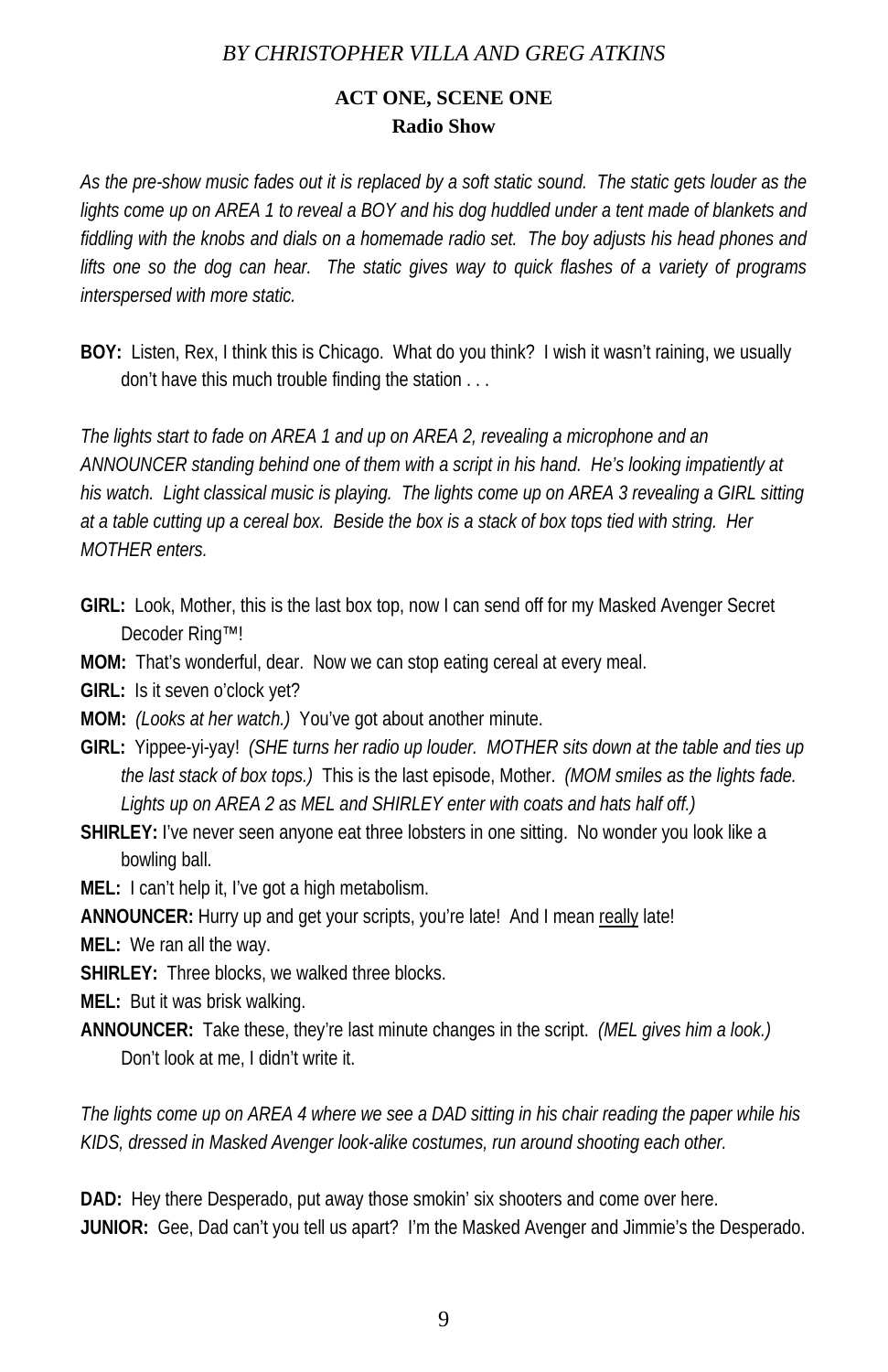**DAD:** Sorry, Masked Men, I just wanted to tell you that it's time for your program. *(Lights up in AREAS 1,2,3 and 4.)*  **BOY:** I found it, Rex. **GIRL:** Just in time, Mother! **JUNIOR/JIMMIE:** Yahoo!

*The ANNOUNCER adjusts his script as the ACTORS jostle each other one last time. The classical music fades out and we hear the station identification chimes and (optional) TWIN DESPERADOS theme music begins*.

**ANNOUNCER:** High above the stockyards in the beautiful Brisket Building of Chicago's legendary Tenderloin District, the Rough Riders Radio Theatre is proud to present . . . *(SFX of a bullet ricocheting.)* . . . The Masked Avenger and the Masked Desperado in the final exciting chapter of TWIN DESPERADOS! Tonight . . . Episode 20, When Bullets Kiss. Brought to you by Cowboy Ken's Sugar Bullets, the cereal with its own lasso in every box, and by Uncle Rudy's Rootin' Tootin' Root Beer. And now, ladies and gentlemen, boys and girls . . . TWIN DESPERADOS' whirlwind conclusion, When Bullets Kiss!

*The lights fade out on everyone but the ANNOUNCER and the MASKED AVENGER hanging onto a rope above a ring of flames and the MASKED DESPERADO locked in mortal combat on train tracks.*

- **ANNOUNCER:** When last we left our heros, The Masked Desperado was locked in mortal combat with the Cartwright Gang on the railroad tracks. At that moment the 3:10 from Yuma was rolling right along those very same tracks.
- **MEL:** *(As the MASKED DESPERADO mouths the words.)* I'm bringing you to justice if it's the last thing I do! *(The train whistles and the fighters freeze in horror.)*
- **ANNOUNCER:** The Masked Avenger, lured into the old mine by a sinister, shadowy figure . . . **MEL:** *(The MASKED AVENGER mouths the words.)* Is that a flaming pit of pitch I see?
- **ANNOUNCER:** . . . is catapulted into a flaming pit of pitch by a mysterious explosion and barely manages to grab a dangling rope. *(The rope snaps and he plummets into the flames. The AVENGER yells as he falls.)* Let us rejoin our story of the thrilling days of yesteryear as the Masked Avenger rides again . . . *(Optional theme music stops.)* . . . after this important

message . . .

*Radio actors MEL, SHIRLEY, and ANNOUNCER play these commercial roles.* 

**MEL:** *(In a little kid's voice.)* Bye, Mom. Come on Spot.

**ANNOUNCER:** Woof.

- **SHIRLEY:** Hold your horses, young man. You aren't leaving for school until you've had something to eat.
- **MEL:** Ahhh, Mom. Boring old oatmeal?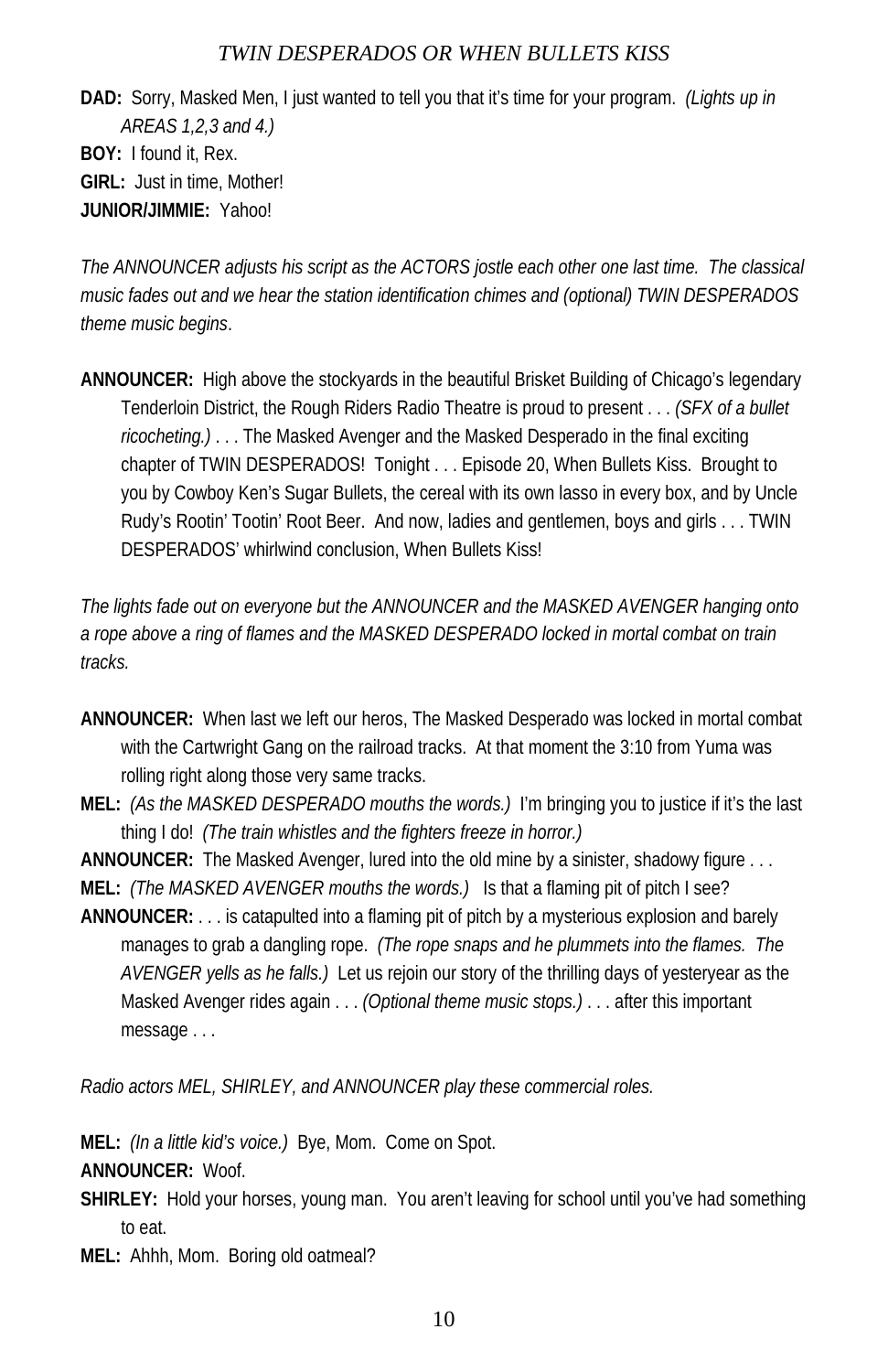**SHIRLEY:** Sit down and stop complaining. I think you might even like this.

**MEL:** Oh, boy! Cowboy Ken's Sugar Bullets! With a free lasso in every box. This is great!

**SHIRLEY:** Eat your cereal.

**MEL:** You bet. I love Sugar Bullets. They're sweet and crunchy and give me the energy I need to get me through the day. Thanks Mom! **SHIRLEY:** Thank you Cowboy Ken. **ANNOUNCER:** Woof.

# **ACT ONE, SCENE 2 Avenger's Escape**

- **ANNOUNCER:** And now, Act One of the final installment of the Masked Avenger's rip-snortinest adventure, *(SFX of gun shots and bullets kissing.)* When Bullets Kiss! *(Lights up on HOWDY, the Masked Avenger's sidekick as he stands before the flaming pit.)*
- **HOWDY:** Oh, woe! The Masked Avenger has joined the choir invisible, he has entered the gates of the great unknown, his ribs have been bar-B-qued. *(During the above we hear the far off cries of help from the MASKED AVENGER.)* It's as if I can hear his voice even as I speak. Cries of "Howdy!" and "Ouch!" and "Help!" *(HE realizes.)* Help?!? *(HE spies something and uncoils his lasso, giving it a couple of overhead spins and tosses it offstage. He hauls in the MASKED AVENGER.)* Gee, Masked Avenger, I thought you were a goner, for sure. How did you manage to escape from that flaming pit?
- **MASKED AVENGER:** It was relatively easy, Howdy. Only the top of the pit was flaming pitch, underneath was an underground stream which carried me out of the mine and into this river here. You saw me and fished me out. Rather simple really.

**HOWDY:** It sure was.

- **MASKED AVENGER:** Just one thing, Howdy, next time try to fish me out before I go over the rapids.
- **HOWDY:** You are amazing, Masked Avenger.
- **MASKED AVENGER:** Well, Howdy, you know my motto, "Wherever there are people suffering . . . I'm there." No that's not quite right. "There I am and people are suffering." No, that's not it.. . let's see.
- **HOWDY:** Don't you think you should get out of those wet clothes?

**MASKED AVENGER:** Good idea, Howdy, pull out my spare costume while I climb out of these . . . **HOWDY:** *(Opening the Masked Avenger tote bag.)* Uh, remember when you cornered the Ringo

- Kid in the cactus patch and you said, "Come on out, you dirty skunk?"
- **MASKED AVENGER:** Yes, I remember that.
- **HOWDY:** Remember how there really was a skunk in the cactus patch?
- **MASKED AVENGER:** Then what you're telling me is, this is my spare costume? *(HOWDY nods.)* Then we'll just have to find a laundry. I think there's a small town just over that ridge, if I remember correctly. We'll see if they have one.
- **HOWDY:** Maybe they'll know something about your lost brother.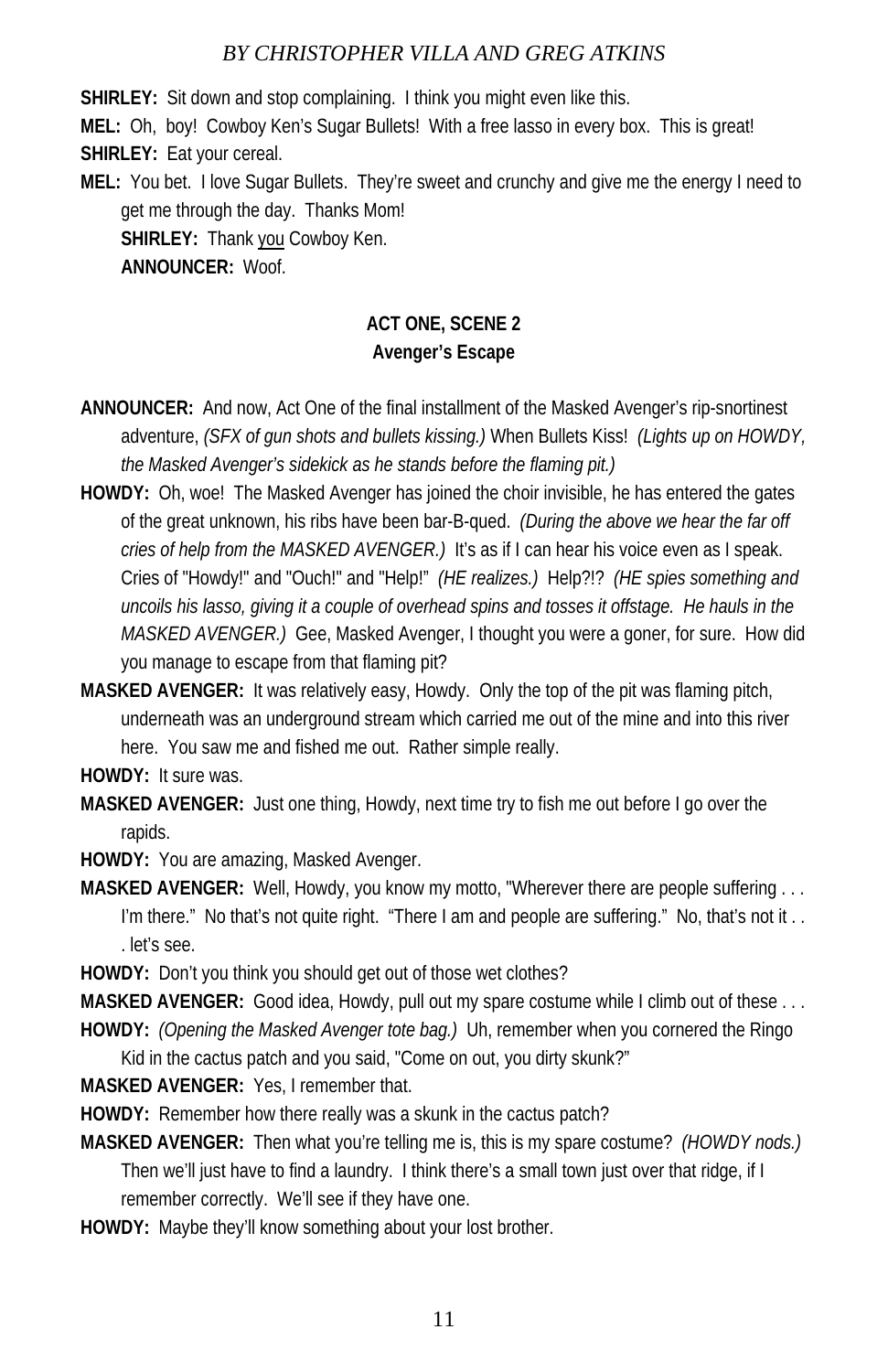**MASKED AVENGER:** I've just about given up hope of ever finding any of my family, Howdy. *(They sigh together.)* Whistle up our horses and let's get a move on. *(HOWDY and the MASKED AVENGER whistle for their horses. The horses are thrown in from off stage. THEY mount up and ride off.)* 

# **ACT ONE, SCENE 3 The Crime Spree**

**ANNOUNCER:** Meanwhile, in the once happy little town of Armadillo, bullets are flying and the citizens are suffering in the grip of a crime spree of epic proportion. Chaos and lawlessness have swept over the happy valley in a wave of terror that spares no one, man, woman, or child. The Outlaws rob, pillage and plunder wherever and whenever they please . . .

*We see quick vignettes of: Suddenly shots are heard and two OUTLAWS spill out of the bank shooting and hollering, their arms full of loot. They stop and rob a WOMAN of her purse and take the little GIRL's teddy bear. As they exit, two more OUTLAWS enter and rob the first pair of outlaws. The victims exit and the second pair cross over to the MOTHER and CHILD and rob them again, this time taking the lollypop from the little girl. As the outlaws exit, one of them drops a bag of loot which the little GIRL picks up. The SHERIFF immediately runs in and carries the little GIRL off to jail as the MOTHER follows, pleading with the SHERIFF.* 

# **ACT ONE, SCENE 4 The Hanging Tree**

**ANNOUNCER:** Out of desperation and fear the poor townsfolk turn on each other and the specter of vigilanteeism raises its ugly head . . .

We hear the sound of many voices raised in argument as a hoard of TOWNSPEOPLE enter *including DEXTER, BUSTER, DUSTY, and RUSTY. The SHERIFF is dragging the OLD PROSPECTOR in behind him at the end of a rope. The BARONESS, MAYOR, and SCHOOLMARM follow at the head of the hoard.* 

**BARONESS:** Shootings too good for him, take him to the Hanging Tree!

**MAYOR:** Fellow citizens, we can't be taking the law into our own

hands, it just ain't civilized.

**MISS** REBECCA: He hasn't even had a trial.

**DEXTER:** A trial's too good for him.

**ALL:** Yeah!

**MISS REBECCA:** Good people of Armadillo, aren't you ashamed of yourselves? Our forefathers fought for the right to a trial for every citizen of our great country. Will you deny that right to this poor old man?

**ALL:** Yeah!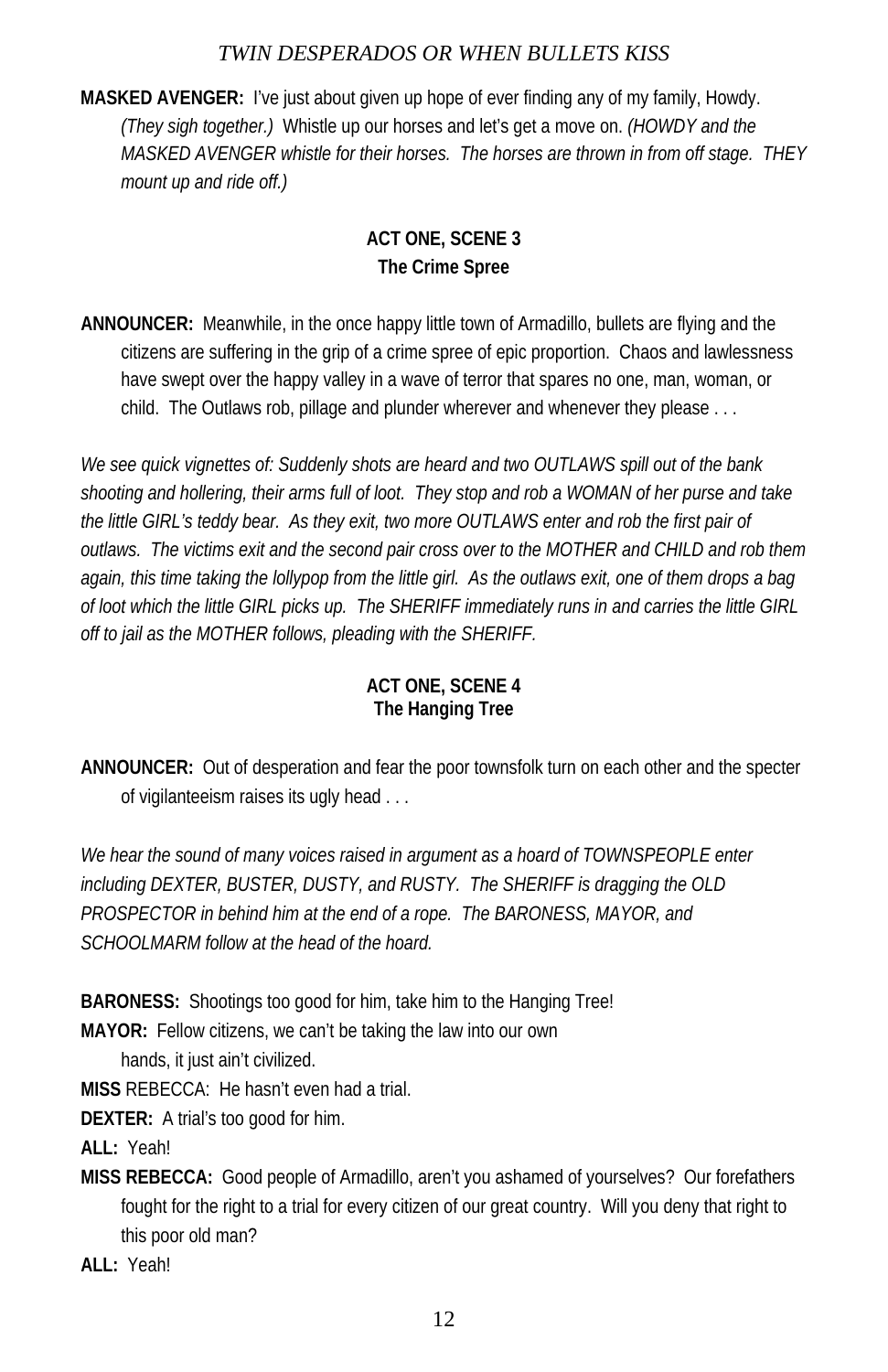**MISS REBECCA:** I can't believe we have sunk so low as to lose all respect for the law.

- **BARONESS:** Believe it, Miss White, this is the edge of civilization, where every man, woman, and child makes their own law, with this . . . *(SHE pulls out her six gun.)* Might makes right in the wild West, Miss White.
- **OLD PROSPECTOR:** Ya know, that reminds me of when I was -
- **SHERIFF:** Quiet! You're in enough trouble as it is.
- **DEXTER:** To the Hangin' Tree!
- **MISS REBECCA:** But what about his trial?
- **BARONESS:** By all means . . . Oh, Doc? Doc Pinch? *(DOC comes running out of his office putting on a morticians coat.)*
- **DOC PINCH:** Yes, Baroness, ma'am, what can I do for you?
- **BARONESS:** Doc, you studied law, didn't you?
- **DOC PINCH:** As a matter of fact, I did, Baroness, under the tulage of Hiram Jacoby and Herbert Myers at Writs RUs.
- **BARONESS:** That's all I wanted to know. Come over here. *(SHE drags him over by the OLD PROSPECTOR.)* Here's your Hanging Judge, Sheriff. The good people of Armadillo can be the jury.
- **MISS REBECCA:** That's not fair!
- **BARONESS:** That's as fair as it gets 'round these parts, Miss White. Get on with it, Doc . . . er, I mean, Judge Pinch. *(DOC takes someone's gun to use as a gavel and calls thecourt to session by rapping the gun butt on RUSTY's head. SFX of a "Bonk.")* I hereby call this court in session! Bring out the guilty party. *(HE looks around and is surprised by the OLD PROSPECTOR.)* Don't sneak up behind me like that. State your name.

**OLD PROSPECTOR:** I'm the Old Prospector and I'm innocent, Judge.

**DOC PINCH:** So much for the defense . . . Prosecution?

- **SHERIFF:** The charges are robbin' the bank, robbin' the stagecoach, robbin' the train, and claim jumping . . . oh, and spittin'. *(ALL gasp in horror.)*
- **DOC PINCH:** How do you plead, old timer? *(The OLD PROSPECTOR falls to his knees whining and pleading.)* Well, that's pretty good, but I'm afraid you're gonna hang, old man. What's the verdict of the jury?

**ALL:** Guilty!

- **DOC PINCH:** Have any last words? *(The Townsfolk motion frantically to DOC not to let the Prospector speak.)*
- **OLD PROSPECTOR:** As a matter of fact . . .
- **DOC PINCH:** One more outburst like that and I'll find you in contempt. Sheriff, gag that man. *(HE does.)* Now, anything else to say? *(The PROSPECTOR strains to talk behind the gag.)*  That's more like it. After due process of law I hereby find you guilty of all charges. I therefore sentence you to be hanged, shot, tarred and leathered and rode out of town on a rail. Court is adjourned. Okay, boys, string him up! *(DUSTY and RUSTY throw the rope over the Hanging Tree.)*
- **MISS REBECCA:** I hope you're satisfied, Baroness. Sending an innocent man to his death.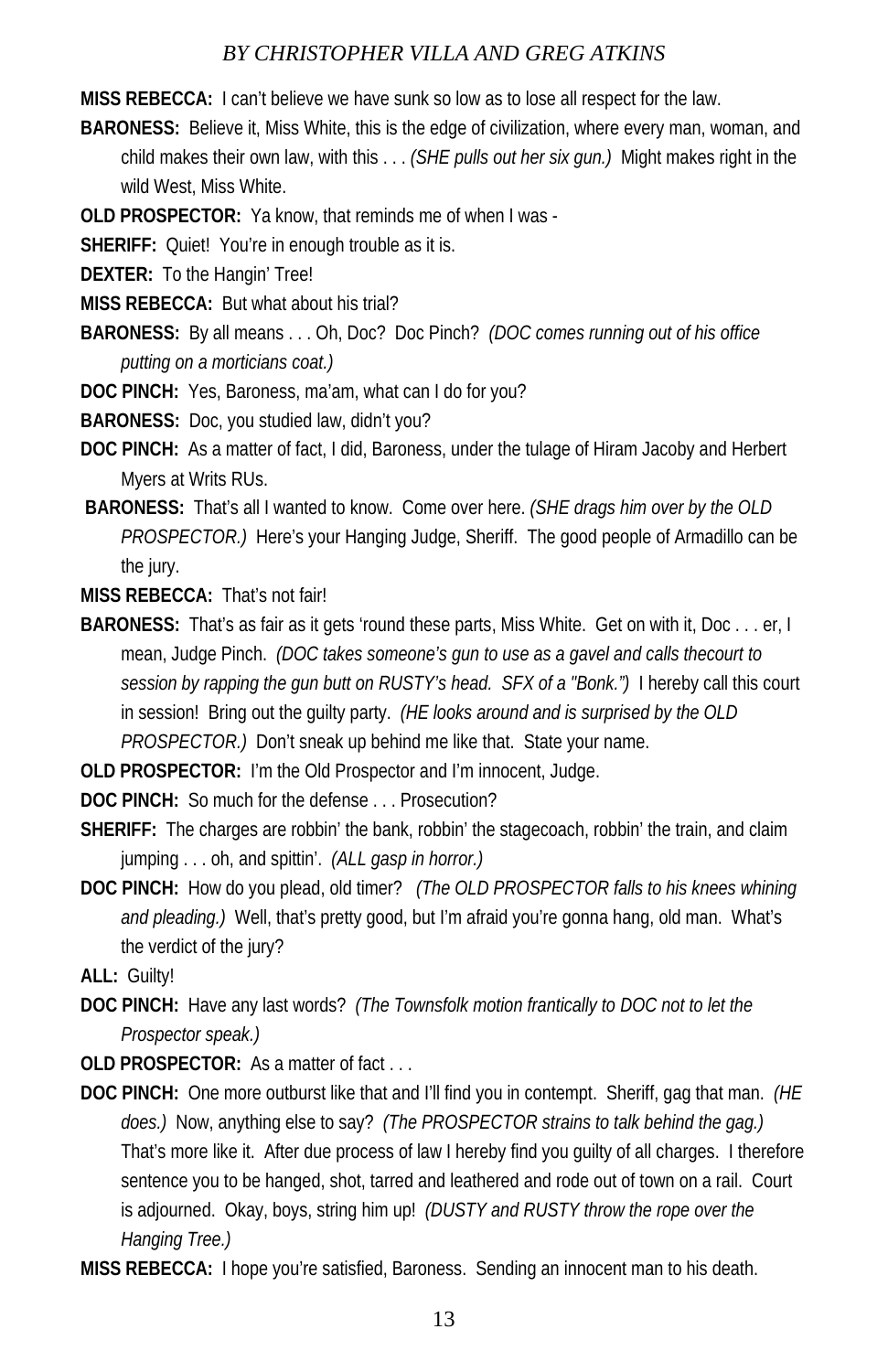**BARONESS:** I am satisfied, Miss White, whenever I get my way.

- **MISS REBECCA:** It isn't enough you have to steal the land out from under honest hard working people, now you're framing and executing every decent person who dares to stand up to you.
- **BARONESS:** That's right, Miss White, and if you're not careful you might find yourself dancing on air one of these days. Come on, Buster, let's get out of here, you know how much I dislike violence. Good day, Miss White.

*The BARONESS and BUSTER exit as DUSTY and RUSTY complete setting the noose around the PROSPECTOR's neck. The TOWNSFOLK ad lib: "We ain't had a hanging since yesterday." "Boy, he looks like a wiggler, don't he?" "Nice job with the knot, Homer", etc.* 

**SHERIFF:** Stand back, everybody, he's gonna kick some.

**DOC PINCH:** Let 'er rip, Sheriff. *(Just as they pull on the rope a shot rings out and the rope is cut in two. The PROSPECTOR drops to the ground.)* I thought we was going to hang him first. *(CATASTROPHE JANE strides in with her six gun in one hand and her whip in the other. SHE cracks the whip and half the town jumps into the arms of the other half. They get down during the next couple of lines.)* 

**CATASTROPHE JANE:** Whoa there, Little Doggies, what do you think you're doing? **DUSTY:** We're fixin' to hang this old sod.

**CATASTROPHE JANE:** Over your dead body.

**DOC PINCH:** Well, hello, Catastrophe Jane. Back from Dodge City already?

**CATASTROPHE JANE:** Just in time, from the looks of it. The Baronesses dogs up to their old tricks, eh?

**DOC PINCH:** Can't teach 'em new ones.

**SHERIFF:** Now hold on there, we had a trial and everything -

- **MISS REBECCA:** You call that a trial? It was a travesty of justice . . . *(Immediately everyone starts arguing. CATASTROPHE JANE cracks her whip and the other half of the townsfolk jump into their partners' arms. A couple of the THUGS reach for their guns. SHE fires a warning shot.)*
- **CATASTROPHE JANE:** Keep your hands off those six guns and untie that rope. Now the rest of you go about your business, there won't be any hanging today. *(No one moves, they just mill about, grumbling.)* And take the gag off that poor man. *(The TOWNSFOLK scatter.)*
- **OLD PROSPECTOR:** Well, I'll be, that was the prettiest piece of shooting since Wild Bill Hickok took the nose off the Ringo Kid back in '69. I thank you, ma'am. That was a close call and I tell you I've had one or two of those in my day. Why, I remember back in '75 when I was prospectin' up in the Black Hills -
- **CATASTROPHE JANE:** Listen here, I believe every man ought to get a fair hearing, Mister Jabber Jaws, but in your case I might have been a might quick on the trigger. See you around, folks. Yeeha! *(With a crack of her whip, SHE exits. The SHERIFF comes over to the PROSPECTOR as JANE leaves.)*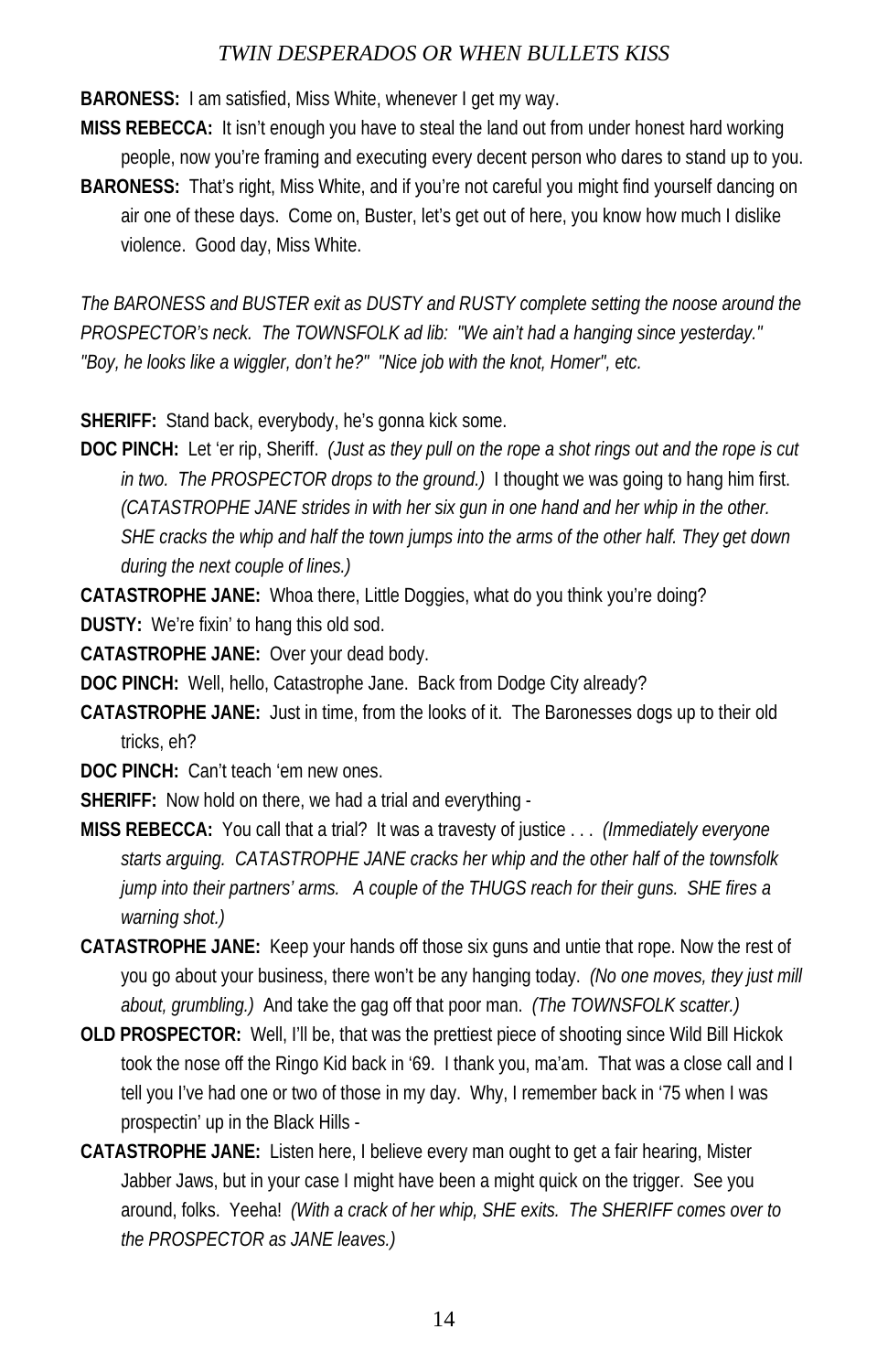- **SHERIFF:** You may think you're off the hook, old man, but when the Baroness hears about this, she ain't gonna like it. I'll give you odds you'll be hangin' from that tree by high noon tomorrow. If I were you I'd make tracks for those hills and wouldn't stop till l was knee deep in the Gulf of Mexico. Just a friendly warning. Good day, folks.
- **MISS REBECCA:** Good day, Sheriff. *(The PROSPECTOR starts off.)* Where are you going?
- **OLD PROSPECTOR:** I'll show them. They can't do this to me. I'm onto something big and no ones getting rid of me.
- **MISS REBECCA:** Something big? You mean like a gold strike?
- **OLD PROSPECTOR:** Gold's not the only thing I've been searching for. You wouldn't know it to look at me now, but once I was a happy man with a beautiful wife and two baby boys. Twins, as alike as two peas in a pod. But tragedy struck our little family. I had sent for my wife and young 'uns to join me out here but as their wagon train was fording a river, a flash flood swept their wagon downstream and smashed it into pieces. My poor wife tried desperately to save the twins but they were swept away by the current, deep into hostile Indian country. She struck her head on a rock and disappeared under the raging waters, never to be seen again. Since that time I've wandered the west, prospecting and searching for any signs that they might still be alive. Over twenty years I've searched, high and low, in and out of every town west of the Mississippi. And no one, I mean no one is gonna stop me now. Sorry, I get to rambling sometimes.
- **MISS REBECCA:** That's alright, sometimes a man has to say what a man has to say.
- **OLD PROSPECTOR:** Thanks for sticking up for me, Missy. I hope I haven't caused you any trouble with the Baroness. I'd be careful if I was you.
- **MISS REBECCA:** Don't you worry about me, I can handle myself. and good luck in your search. Take care. *(SHE exits.)*
- **OLD PROSPECTOR:** Good luck to you, Missy. *(A COWBOY passes by and the PROSPECTOR latches on to him.)* Howdy, there, Pardner. Did I ever tell you about the time I was almost consumed by locusts? *(THEY exit as the BARONESS enters with her THUGS.)*
- **BARONESS:** Now you get over to the saloon and give Miss Lucy my final offer. One thousand dollars, take it or leave it.
- **BUSTER:** And what if she says, no?
- **BARONESS:** Then tell her the next song she sings will be with the heavenly choir. *(A WESTERN UNION MESSENGER enters with a piece of paper in his hand.)*

**MESSENGER:** Telegram for the Baroness.

**BARONESS:** *(She takes it from him.)* Thanks.

**MESSENGER:** *(He waits)* What, no tip? *(The THUGS point their guns at him. HE eyeballs them and exits quickly.)* You have a nice day.

**BARONESS:** It's from the new gunslinger I hired. He says he'll be here on the 3:10 from Yuma. **BUSTER:** What do you need another gun for?

**DUSTY:** Yeah, you got us, aint' ya?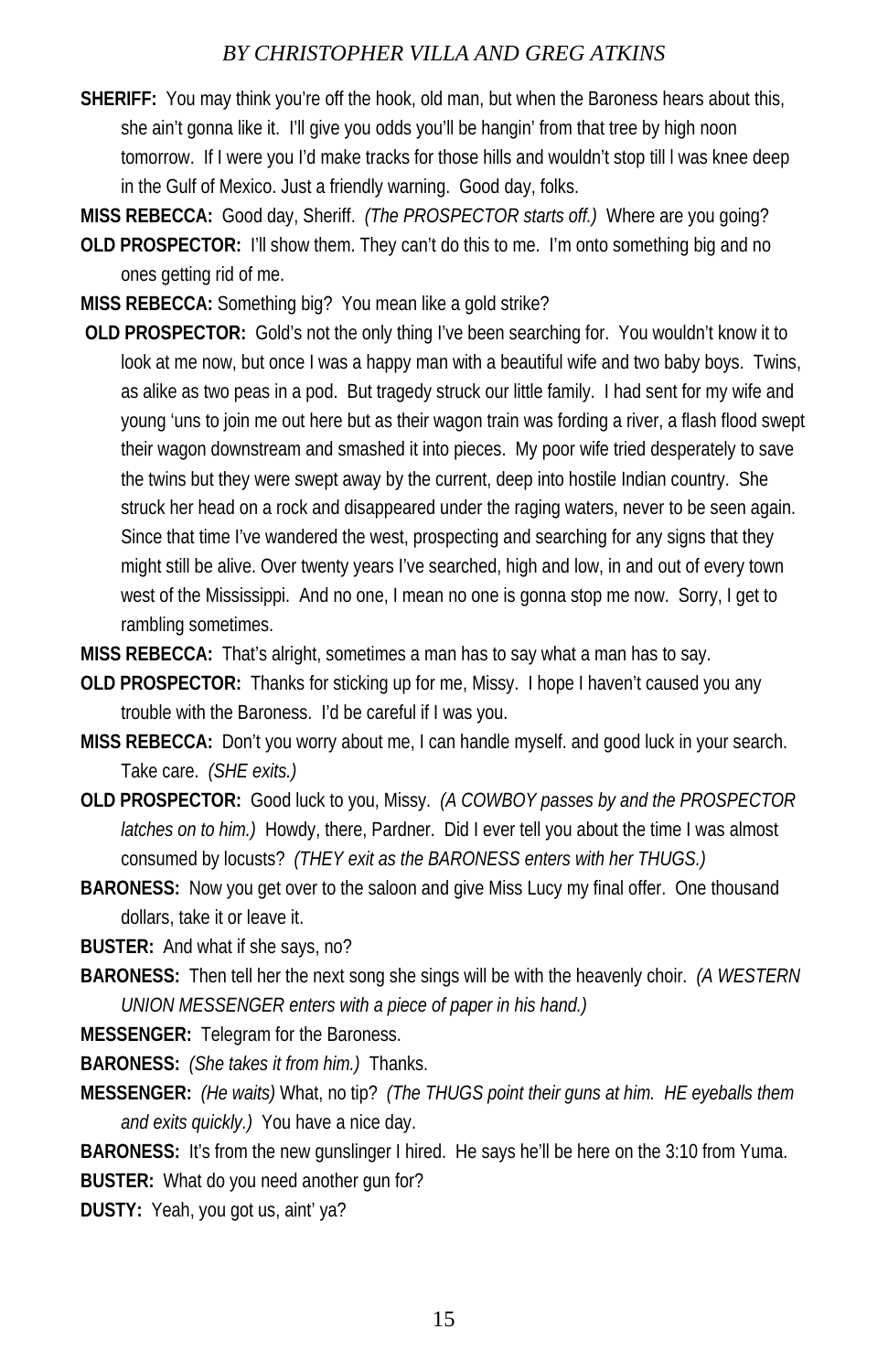**BARONESS:** This man is a specialist, The Masked Desperado, and I have a feeling we're going to need a specialist before this is over. Keep a sharp lookout for him and send him over to my office.

**RUSTY:** How are we supposed to recognize him if he's wearing a mask?

**BARONESS:** Here's his picture. *(SHE pulls out a wanted poster and hands it to Buster.)* Can't be many who look like that.

**RUSTY:** Well, I'll be . . . ten thousand dollar reward!

**DUSTY:** Gee, Buster, you're only worth five hundred.

**BUSTER:** *(HE pulls his gun and puts it in DUSTY's face.)* Five hundred and fifty. I shot someone yesterday.

**BARONESS:** You boys get a move on, I don't want you gallavantin' around all day.

**ALL:** Yes, Ma'am. *(THEY run off as the BARONESS exits in the opposite direction.)*

#### **ACT ONE, SCENE 5 The Laundry**

- **ANNOUNCER:** Meanwhile the Masked Avenger and Howdy ride into town. *(The MASKED AVENGER and HOWDY enter and tie up their horses while they talk. The AVENGER throws his saddlebags to HOWDY.)*
- **MASKED AVENGER:** So this is Armadillo, a quiet, peaceful, prairie paradise. *(Just then a couple of OUTLAWS run by in close pursuit of the MAYOR, shooting and yelling.)*

**HOWDY:** Yeah, real peaceful.

- **MASKED AVENGER:** You better get those clothes over to the laundry before they get any riper. I'll check out the town on my way over to the saloon.
- **HOWDY:** See you over there. *(HE heads over to the laundry as the AVENGER exits. Lights up on the laundry revealing the WIDOW JONES, the proprietress. SHE is busy folding clothes as HE enters.)*

**HOWDY:** Excuse me, Ma'am.

**WIDOW JONES:** *(Liking what she sees.)* Howdy.

**HOWDY:** You know me?

**WIDOW JONES:** No, but I'd like to.

**HOWDY:** Uh, well, I came in here because . . .

**WIDOW JONES:** Because you saw me through the window and were overcome with desire.

**HOWDY:** Close . . . l came to have the skunk washed out of these clothes.

- **WIDOW JONES:** *(With a wink.)* Ah, yes . . . business first. Let's see, *(Pulling the clothes out of the bag.)* one masked man costume, two shirts, one spare mask and . . . a blankie?
- **HOWDY:** Don't make fun of the Masked Man's blankie. It's the only thing that he has left to remind him of the father, mother and brother he lost so many years ago.

**WIDOW JONES:** *(Holding up the blanket and showing the markings.)* Well, I know I can get the smell out, but I'm not so sure about the stains.

**HOWDY:** Well, do what you can.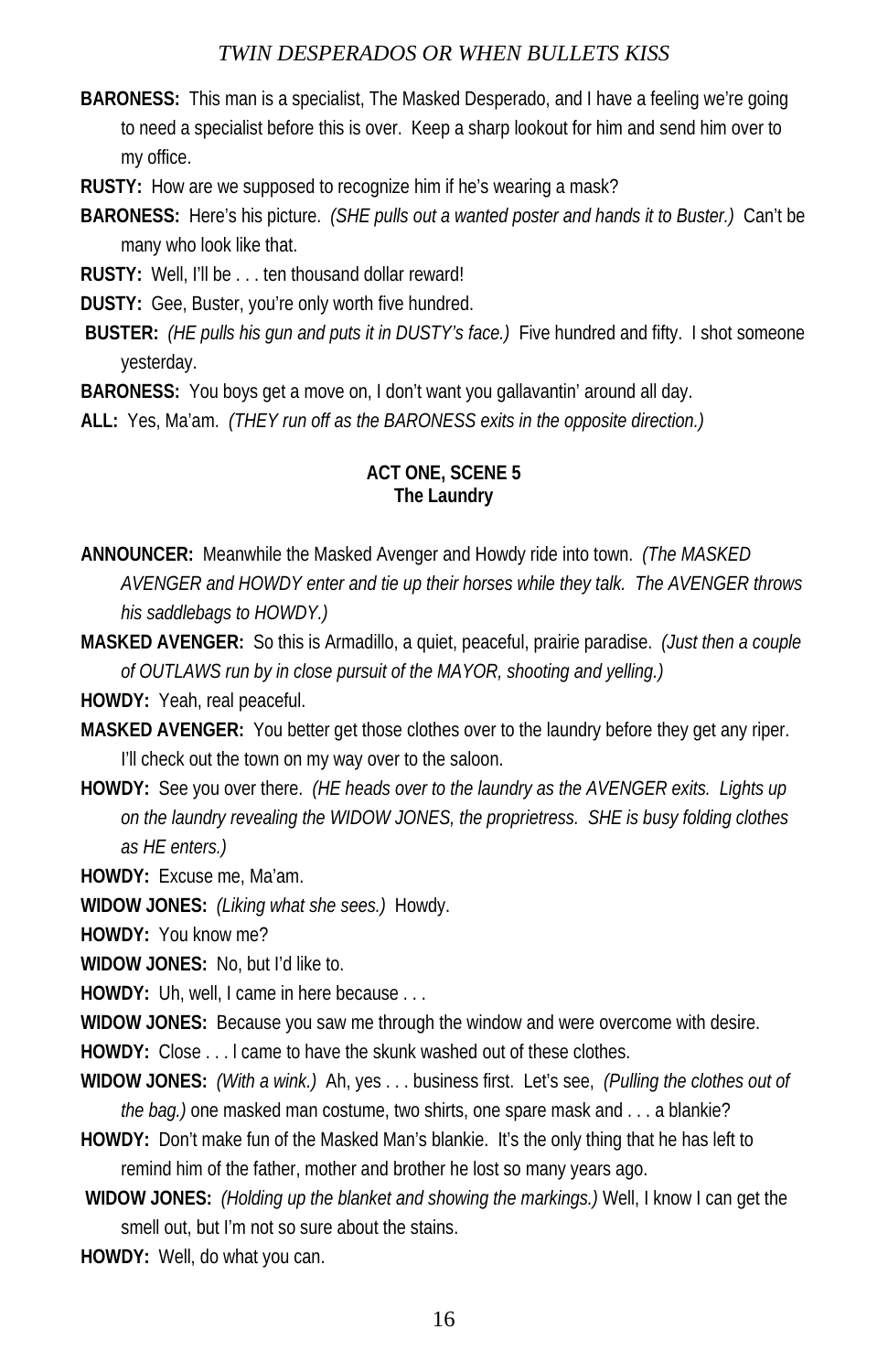**WIDOW JONES:** For you I will do anything, you handsome hunk of sidekick.

**HOWDY:** What do I owe you?

**WIDOW JONES:** *(Grabbing him by his lapels and kissing him. THEY break apart.)* Whooeee! I think you got some change coming. *(SHE picks him up and carries him off as we FADE OUT.)* 

#### **ACT ONE, SCENE 6 Desperado's Entrance**

**ANNOUNCER:** *(We hear the whistle of the 3:10 from Yuma.)* As fate would have it, the Masked Desperado arrives on the 3:10 from Yuma.

*The barn doors fly open and the train pulls into the stage area and stops in a cloud of steam. Standing on the cow catcher is the MASKED DESPERADO spinning his guns. HE jumps down from the train as his sidekick, PARDNER, runs up from behind the train.*

**PARDNER:** You okay, Masked Desperado? That was a close call!

**MASKED DESPERADO:** It sure was, Pardner.

**PARDNER:** I thought you were a goner!

**MASKED DESPERADO:** Don't count out the Masked Desperado until you've used all your fingers.

**PARDNER:** How did you escape?

**MASKED DESPERADO:** Well, when the Cartwright Gang ran off like the cowardly weasels they are, I had to quickly formulate a plan. Yes, Pardner, when I saw the speeding train heading straight for us and all I could think of was...RUN!...so I ran down the tracks, faster and faster, the train mere inches behind me, when I thought I couldn't go another step, the train stopped here in the town of Armadillo.

**PARDNER:** That sure was quick thinking!

**MASKED DESPERADO:** Thank you Pardner. By the way, how did you escape?

**PARDNER:** I just jumped out of the way.

**MASKED DESPERADO:** *(This pulls him up short.)* Oh.

**PARDNER:** You got pretty dirty fighting those Cartwright boys.

**MASKED DESPERADO:** I can't drop in to see the Baroness looking like this. *(Suddenly, there is a yell from the laundry and HOWDY comes screaming out. HE is across the stage before the DESPERADO and PARDNER can get a good look at him. The WIDOW JONES sticks her head out of the door.)* 

**WIDOW JONES:** Oh, lover!?! You forgot your ticket!

**MASKED DESPERADO:** Well, that looks like the laundry.

**PARDNER:** Sure does.

**TOGETHER:** Why don't you take these clothes over . . . to . . .

**MASKED DESPERADO:** Why don't you take these clothes over to the laundry?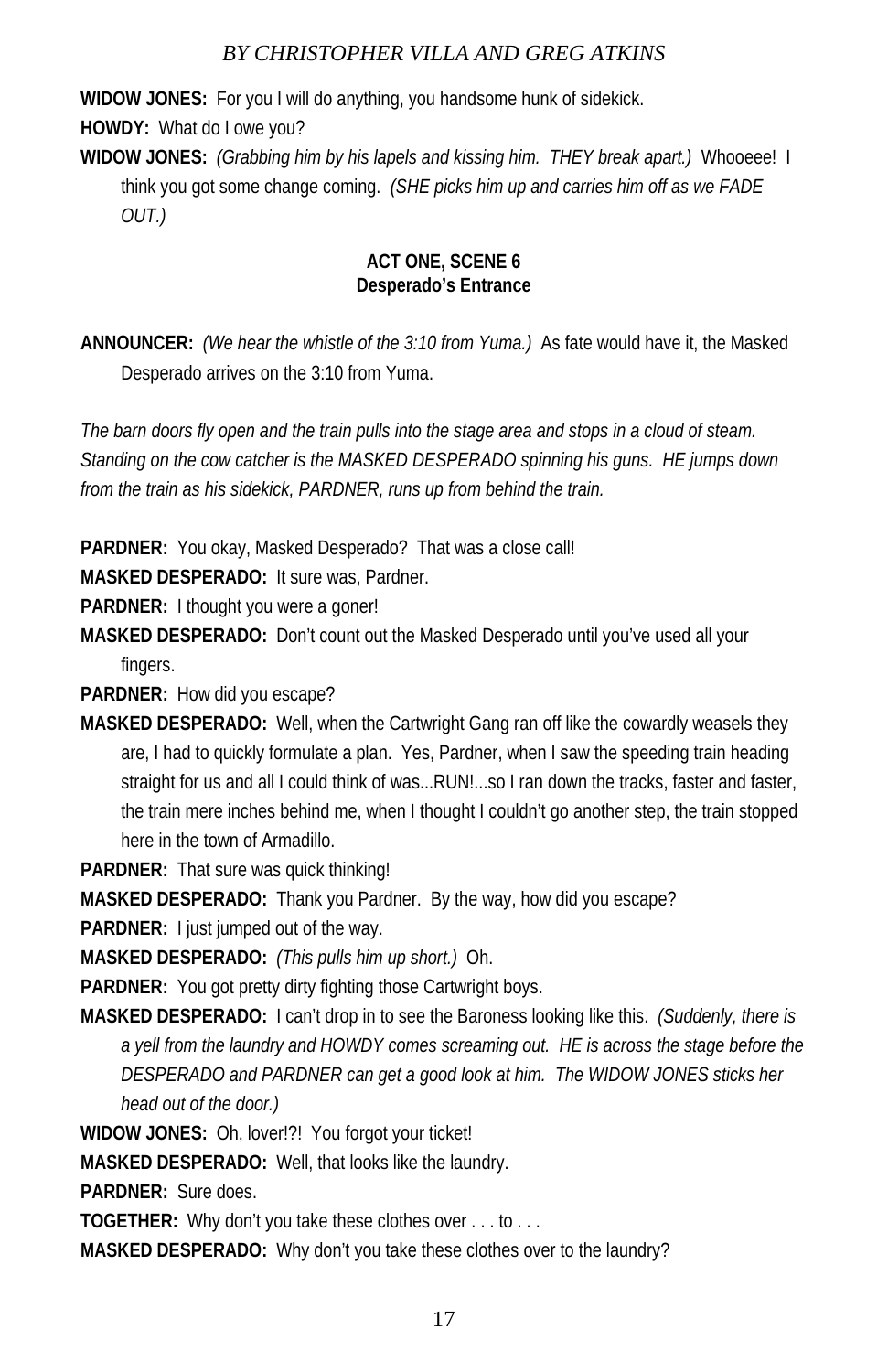**PARDNER:** Why don't you go in and take them off? (*THEY begin to undress the DESPERADO. WIDOW JONES sees the DESPERADO and blows him a kiss. It hits him on the butt.)*

**MASKED DESPERADO:** Yeow!

**PARDNER:** Err . . . maybe we'd better get a room.

**MASKED DESPERADO:** Right. *(THEY start to exit.)*

**PARDNER:** I was thinking, Captain -

**MASKED DESPERADO:** Don't call me Captain, Pardner. In this town I'm the Masked Desperado. *(HE strikes a manly pose.)* 

**PARDNER:** Yes, sir. *(HE salutes.)*

- **MASKED DESPERADO:** *(The DESPERADO slaps his hand.)* And no saluting. *(PARDNER nods.)* Now, what were you thinking?
- **PARDNER:** I was thinking after this assignment, maybe I could take some time off and look for my brother?
- **MASKED DESPERADO:** Why bother, Pardner? Families bring nothing but heartache when they break-up. *(PARDNER and the DESPERADO cry for a moment. REBECCA enters with an armload of books which she drops near the DESPERADO. PARDNER makes a move to help, but the DESPERADO stops him.)* Remember who we are.
- **MISS REBECCA:** Could one of you gentlemen give me a hand? My class is waiting for these new school books.
- **MASKED DESPERADO:** Sorry, Ma'am, we're gunslingers, *(HE kicks one of the books and it goes sailing across the floor.)* not gentlemen.
- **MISS REBECCA:** Well, I never! *(SHE scrambles around picking up the books. The DESPERADO is fighting the urge to help her. HE almost gives in when a CHILD enters.)*
- **CHILD:** Wow, it's the Masked -
- **MISS REBECCA:** *(Cutting him off.)* Help me pick up these books, please. *(The CHILD helps her all the while watching the DESPERADO.)* It's a shame what this town is coming to. *(SHE and the CHILD exit.)*
- **MASKED DESPERADO:** *(Walking downstage and facing the audience.)* I hated to just stand by, but it wouldn't do for anyone to see the Masked Desperado doing a good deed.

**PARDNER:** *(Walks up beside him.)* Who are you talking to?

**MASKED DESPERADO:** *(Scanning the audience.)* I don't know. *(He turns to PARDNER.)* Let's find the Baroness! *(THEY exit.)*

### **ACT ONE, SCENE 7 The Saloon**

**ANNOUNCER:** Meanwhile, as Masked Avenger heads toward the saloon to find relief for his parched throat . . .

*Lights up on the saloon in full swing. Three girls are doing a wild Can-Can on the stage, cowboys are playing poker, drinking and generally enjoying themselves. The girls dance on tables and*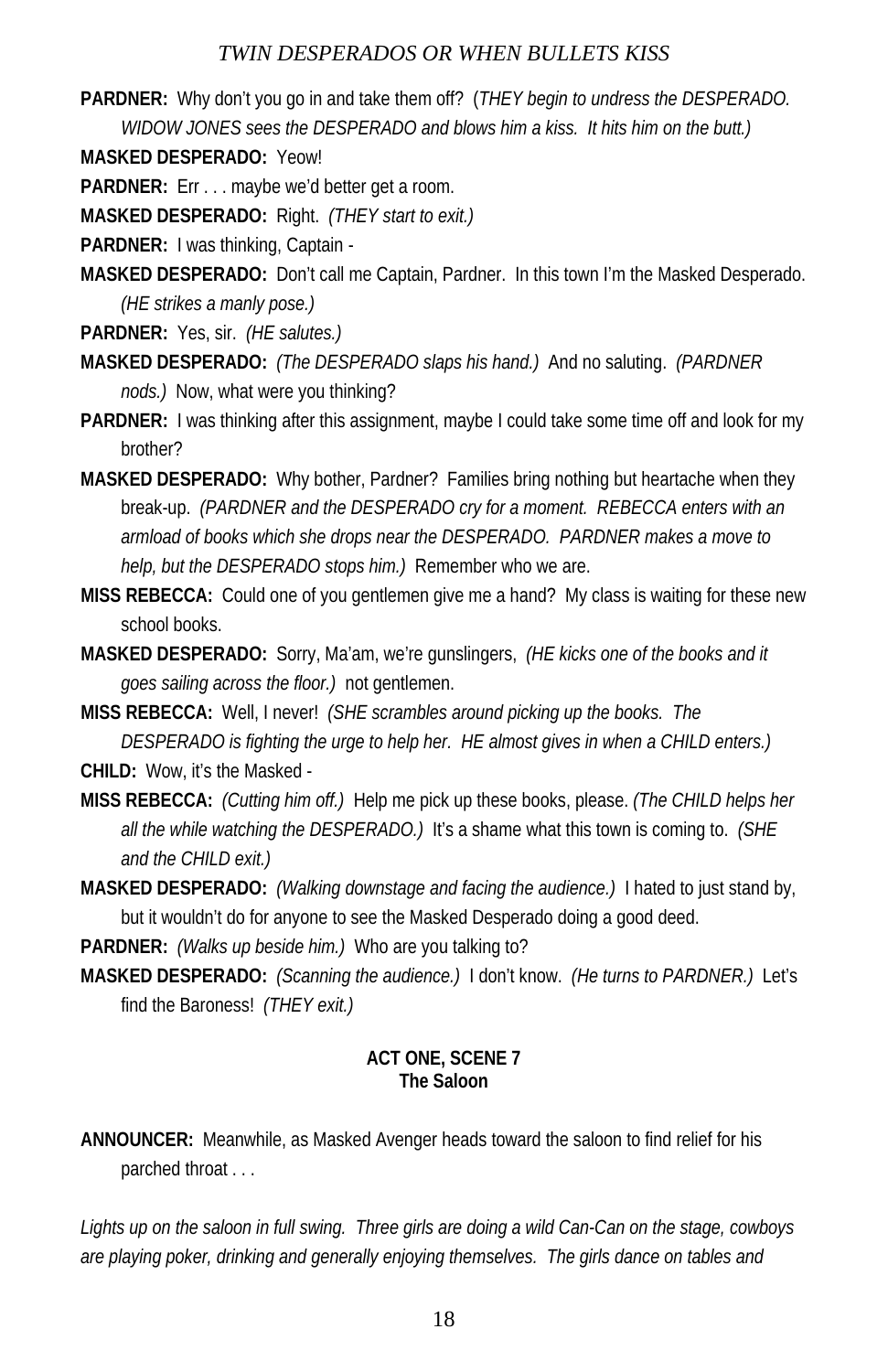*around the saloon. Just then the THREE THUGS barge into the saloon and stand in the doorway looking ominous. If a piano is playing, the piano stops. A hush falls over the crowd. The THUGS ooze on in and start pushing people out of their way and finally sit at a table. MISS LUCY starts to go over to them.*

**JOE THE BARTENDER:** Be careful, Miss Lucy, they look like they're in an ugly mood.

**MISS LUCY:** They look that way all the time, Joe. Don't worry about me. *(SHE sashays on over* 

*to the THUGS.)* Did you boys want something or are you here just to ruin the decor?

**BUSTER:** We got an important message for you from the Baroness.

**MISS LUCY:** Another one? Tell her for the umpeenth time, NO!

**RUSTY:** Don't you even want to hear her new offer?

**MISS LUCY:** No. I wouldn't sell the Glass Slipper to her for all the money in the Armadillo Bank, that is, if the bank had any money.

**BUSTER:** Don't be so quick on the draw, Miss Lucy. She's offering a fair price.

**MISS LUCY:** You can't put a price on hopes and dreams, Buster. You've done your duty, now git! **BUSTER:** There ain't no law that says we can't sit down and have a drink, is there?

**MISS LUCY:** If there was, you'd break it just for fun anyway. *(The THUGS laugh.)* I'll have Joe send over three shots of Root Beer. Anything else? I got a song to sing.

**DUSTY:** *(Leering at her)* Well, there is jus' one little thang.

**MISS LUCY:** *(Giving him a withering look.)* Yeah?

**DUSTY:** Nothin', I wuz jus' thinkin'.

- **MISS LUCY:** Thinking? Imagine that. *(Passes JOE.)* Three shots of Root Beer . . . and give 'em Brand X. *(SHE goes backstage.)*
- **JOE THE BARTENDER:** Yeah, that scum doesn't deserve our best . . . *(ALL freeze for this commercial plug.)* . . . Uncle Rudy's Rootin' Tootin' Root Beer . . . the Root Beer that Won the West . . . smooth creamy head atop a golden brown brew. Ask for it by name. *(The MASKED AVENGER enters and everything stops again. The crowd looks at him, HE tips his hat, and everything starts up again. HE makes his way over to the bar, pausing at a poker game.)*
- **MASKED AVENGER:** *(Looking over a cowboys shoulder at his cards.)* Good looking full house you got there. *(The PLAYER reacts as the MASKED AVENGER walks on. The PLAYER stands up and draws his gun. Playing cards fall out of his shirt sleeve. The OTHER PLAYERS jump him. The MASKED AVENGER sidles up to the bar.)*
- **MISS LUCY:** *(Walks onto the 'saloon stage.')* How you all doing? *(The CROWD ignores her.)* I said, how y'all doing? *(Still no response, so SHE pulls a gun out of her garter and shoots into the air. The CROWD becomes silent.)* How you all doing? *(The CROWD ad libs: "Jes fine," "okay," etc.)* Good to hear it. Now, I'd like to sing a little song . . . maestro, please . . . *(SHE sings.)*

You gambled with my love I knew I was gonna lose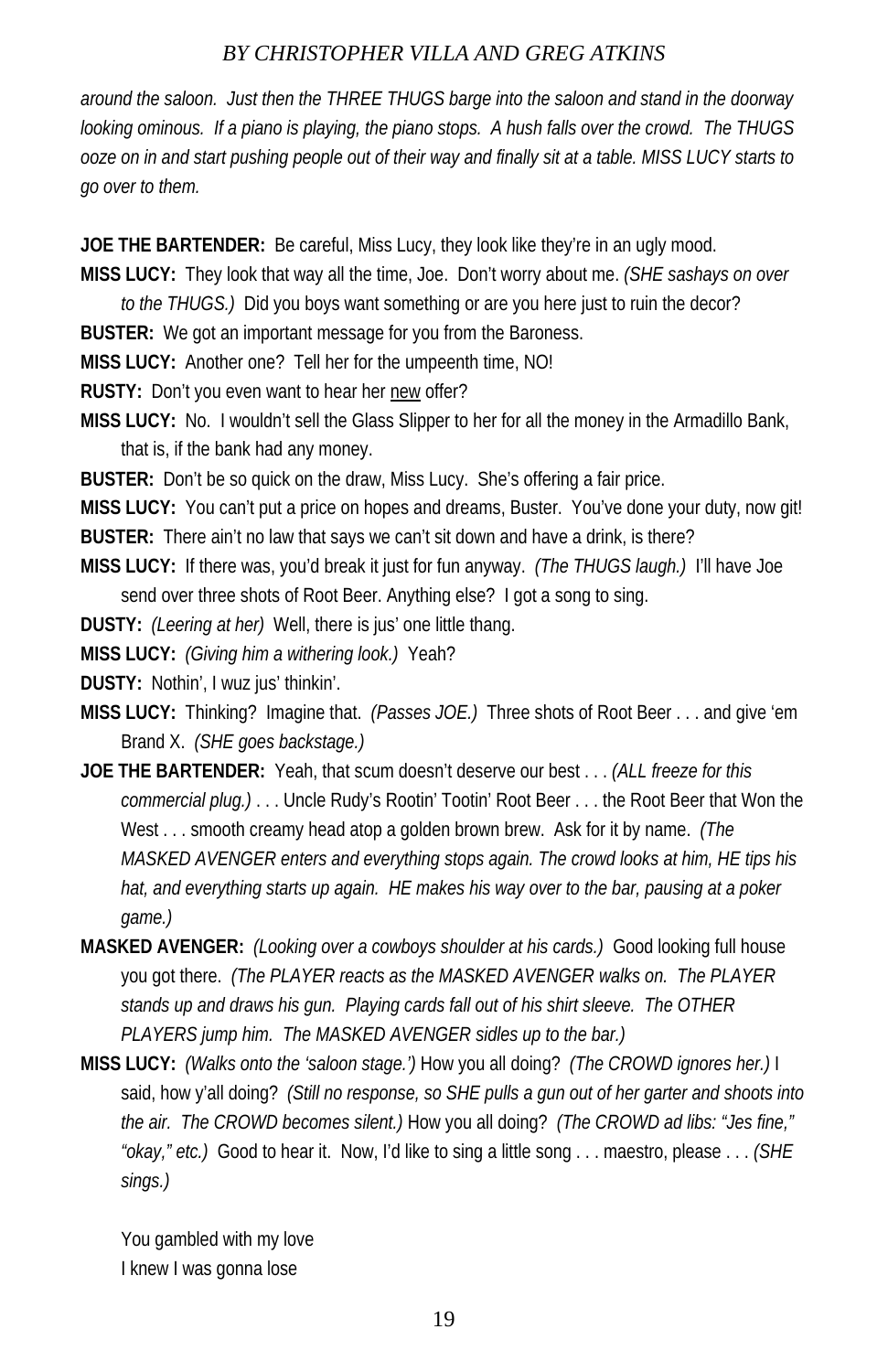Your Ace of Spades beat my Queen of Hearts now I'm left with nothing but these Baby Blues

Baby Blues Baby Blues I got tears in my eyes and these Baby Blue

You crushed my little heart I guess I've paid my dues Now I'm left with nothin' But these Baby Blues

Baby Blues Baby Blues I got tears in my eyes and these Baby Blue

Between me 'n your horse I knew Just who you'd choose So I'm left all alone with your saddle me 'n my Baby Blues

*(ALL sing with her on final chorus.)* 

Baby Blues Baby Blues I got tears in my eyes and these Baby Blue *(Applause along with major crying and wailing. MISS LUCY crosses behind the bar.)* 

**MASKED AVENGER:** *(Dabbing his eyes.)* That was right sad, Ma'am.

**MISS LUCY:** Yeah, well I'll cry tomorrow. What can I get you? A root beer?

- **MASKED AVENGER:** No thanks, I never touch the stuff. Just a glass of milk, Guernsey if you got it.
- **MISS LUCY:** What kind 'of bar do you think I run here . . . ? Of course I have Guernsey. *(JOE THE BARTENDER hands him a shot glass of milk. The AVENGER downs it and reacts at its potency.)*

**MASKED AVENGER:** Whoooeee! Low fat!

**MAYOR:** Pardon me for intruding, stranger, but I couldn't help noticing you're wearing a mask.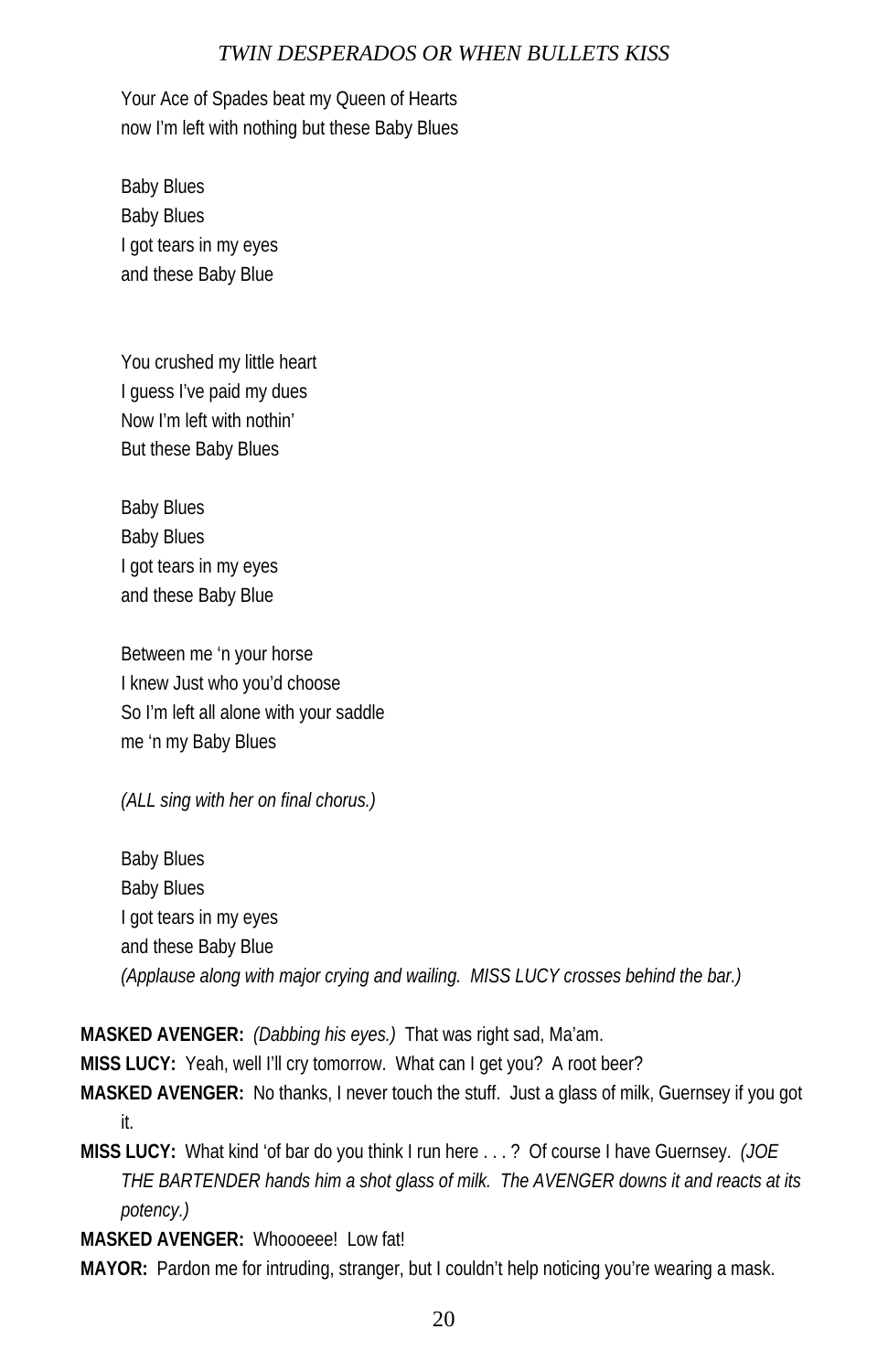**MASKED AVENGER:** You're very observant.

- **MAYOR:** Well, it's my job to notice these things. I'm the Mayor of Armadillo and if you're looking for trouble, I suggest you keep on looking. This is a respectable town . . . *(There is a flurry of shots from outside with the accompanying yelling and screaming.)*
- **MASKED AVENGER:** Mr. Mayor, I'm the Masked Avenger, and I may be able to help with your problem here.
- **MAYOR:** Not THE Masked Avenger? The man who singlehandedly cleaned up Tombstone, Dodge City, and [put your town here]? Hey, Joe, another round for the Masked Man. We got a celebrity in town. *(The THUGS wave and nod at the MASKED AVENGER as the crowd slowly realizes something is going to happen.)*
- **MAYOR:** Friends of yours?
- **MASKED AVENGER:** I hope not. *(BUSTER decides this is the perfect opportunity to show off in front of the crowd and the man he thinks is the Masked Desperado. As one of the saloon girls, CATLIN, walks by, BUSTER pulls her onto his lap. SHE resists loudly.)*

**CATLIN:** Let go of me, you polecat.

- **MISS LUCY:** Get your hands off my girls!
- **BUSTER:** Whoa now Catlin, quit your buckin'! *(The THUGS laugh. The MASKED AVENGER adjusts his hat and gun belt and turns to face the THUGS.)*
- **MASKED AVENGER:** It sounds to me like the lady doesn't want a riding lesson, cowboy. Maybe you should let her go, easy . . . *(BUSTER is a little thrown by this from the MASKED DESPERADO.)*
- **BUSTER:** There's plenty of mares in the corral, Masked Man, this little filly's mine. *(The MASKED AVENGER strides over and spins CATLIN out of BUSTER's lap.)*
- **MASKED AVENGER:** We're not talking about horses here, Buster. Now, I suggest you apologize to this lady.
- **BUSTER:** What's your problem, mister? I thought you was one of us.

**MASKED AVENGER:** I'd rather be shot. *(BUSTER grins at his buddies.)*

**BUSTER:** Suit yourself. *(HE draws his gun, but the AVENGER takes it out of his hand and tosses it to JOE. This surprises the THUGS.)* Get him boys!

*The THUGS jump the AVENGER and a fight ensues. During the entire fight the AVENGER*  doesn't throw any punches and his only kicks are to the posterior, while the THUGS do everything *in their power to hurt him. He always ducks or moves in such a way that the THUGS end up hitting, kicking, strangling and tackling each other. HOWDY runs in and joins the donnybrook. The THUGS break chairs over each others' heads and at one point, one of them is thrown over the bar and into a mirror, which shatters. NOTE: The mirror is only simulated; it is actually only an empty frame. MISS LUCY knocks BUSTER out at the end. The AVENGER throws each THUG into a big pile and dusts himself off as HOWDY helps put the saloon back in order. The SHERIFF enters.* 

**MASKED AVENGER:** Here you are, Sheriff. They were disturbing the peace. It might be a good idea if you were to lock them up for a couple of days.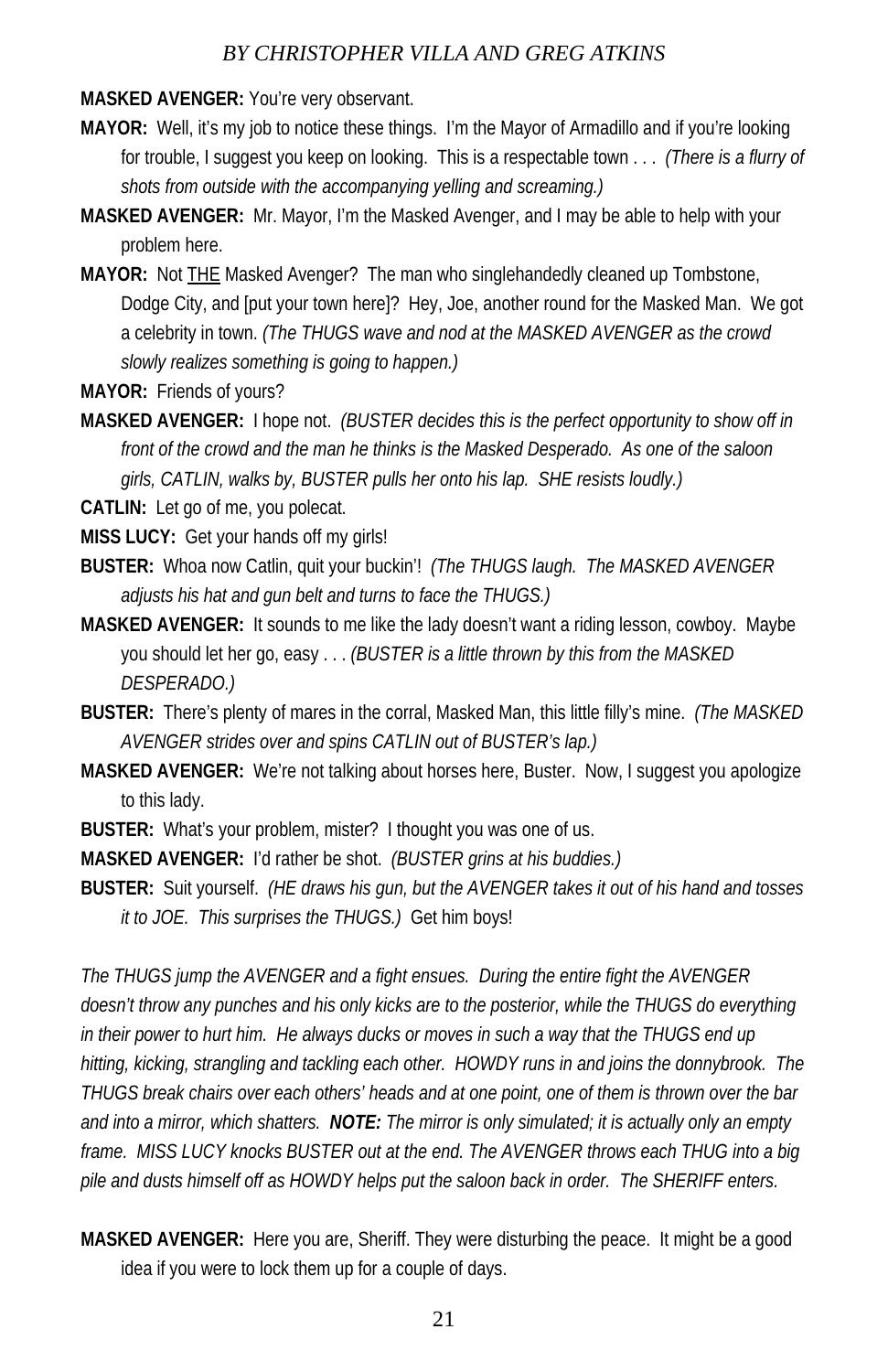**SHERIFF:** Seems you're doing my job, mister. I'll make sure I'm around next time. Thanks for the help. *(The SHERIFF drags the THUGS off and releases them when HE's out of sight of the AVENGER.)* Why you no good mama's boys, if this don't beat all. The Baronesses best guns showed up by some dime novel cowboy in a nickel mask. She's gonna love this.

**BUSTER:** Please, Sheriff, don't tell the Baroness -

**RUSTY:** She'll skin us alive -

**DUSTY:** Or worse!

**SHERIFF:** I might be able to help you boys out, if you would care to make a small donation to the Sheriff's retirement fund. Plus do me a little favor ...

**BUSTER:** Anything Sheriff.

RUSTY/**DUSTY:** Yeah, anything at all . . .

SHERIFF: Come with me, I'll tell you what I've got in mind.

*THEY exit as MISS LUCY goes over to the AVENGER.* 

**MISS LUCY:** Those were some fancy moves, stranger.

**MASKED AVENGER:** It was my pleasure to be of assistance.

**MISS LUCY:** Well! A real gentleman. That's unusual for these parts. You're not from around here?

**MASKED AVENGER:** Just passing through, ma'am. I'm looking for somebody.

**MISS LUCY:** You're not a bounty hunter, are you?

**MASKED AVENGER:** No ma'am, the man I'm looking for is brother to a friend of mine.

- **MISS LUCY:** That's mighty big of you, stranger. It's not often you find people helping each other out.
- **MASKED AVENGER:** The way l look at it is, if people are suffering I can help that . . . no, I mean . . . I'm always there if there is suffering . . . no -

**MISS LUCY:** Well, you're in the right place. We've got plenty of suffering here.

**MASKED AVENGER:** So I noticed. You might tell me, ma'am, I didn't see a City Hall when I rode  $in$ ...

**MISS LUCY:** It got stolen.

**MASKED AVENGER:** Ah. Where do you keep the town records, then?

**MISS LUCY:** The Schoolmarm has those over in the school library.

**MASKED AVENGER:** Well, Howdy, it sounds like back to school for us.

**MISS LUCY:** I was thinking maybe we could have a drink together.

- **MASKED AVENGER:** Thanks anyway, ma'am, but I don't drink and ride. I better be moving along. It's been a real pleasure making your acquaintance, ma'am. Let's go, Howdy. *(The JONES KID runs up.)*
- **JONES KID:** You're the Masked Avenger, aren't you? Can I have your autograph? Please? *(The MASKED AVENGER nods.)* Right here on my copy of Dusty Trails!

**MASKED AVENGER:** What's your name son?

**JONES KID:** They call me the Jones Kid.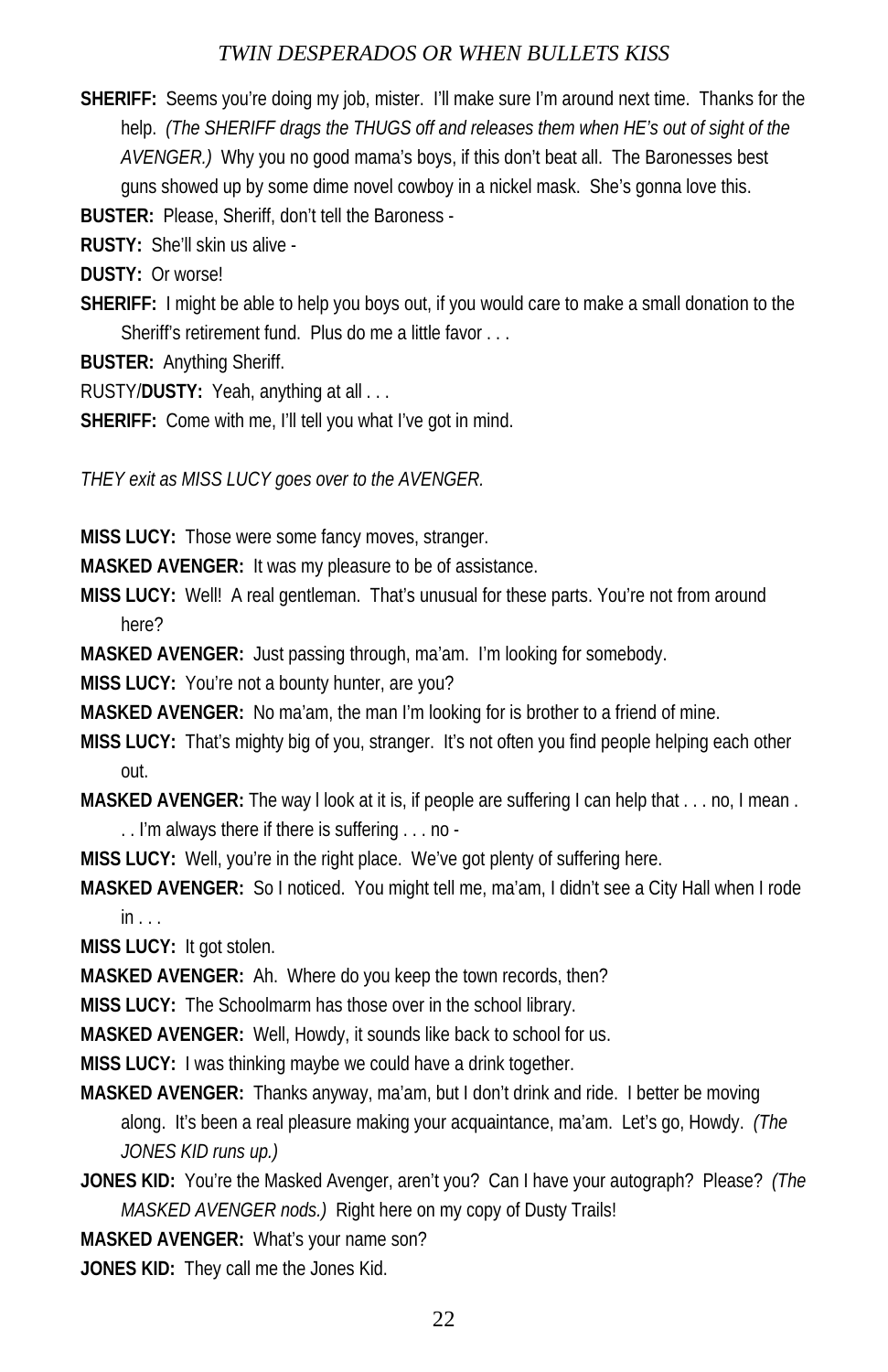**MASKED AVENGER:** Here's your book, I signed it right underneath my picture.

**JONES KID:** Thanks.

**MASKED AVENGER:** Tell you what I'm going to do, son. *(HOWDY hands him each item.)* I'm going to give you one of my 8 x 10 glossies, an official Masked Avenger Mask, just like the one I wear, one of my Golden Bullets and this handy Masked Avenger tote bag to carry it all in.

**JONES KID:** Gee, thanks!

**MASKED AVENGER:** Now you get on back to school.

**JONES KID:** Yahoo! *(The MASKED AVENGER, HOWDY and* 

 *the JONES KID exit.)*

**MAYOR:** Now there's an odd sort.

**MISS LUCY:** He's just how I like them, tall, masked, and mysterious. I just hope he doesn't go for the schoolmarm type. That would just break my heart . . . again. (*FADE OUT.)*

#### **ACT ONE, SCENE 8 Desperado Meets the Baroness**

- **ANNOUNCER:** As the dust settled, the Desperado and his partner, Pardner, arrive at the Baronesses Ranch.
- **BARONESS:** *(The BARONESS is sitting behind her desk. The door is kicked open and the MASKED DESPERADO strides in.)* You must be the famous Masked Desperado.
- **MASKED DESPERADO:** And you must be the famous Baroness. Quite a spread you've got here . . . what do you call it?

**BARONESS:** Montana.

**MASKED DESPERADO:** Ah. Well, Baroness, why don't you tell me why I'm here.

- **BARONESS:** I've been looking for a specialist, someone with a fist of iron and a will of steel to help me finish taking over the town of Armadillo.
- **MASKED DESPERADO:** The way I heard it, you already own the town.
- **BARONESS:** Everything but the saloon. I want that saloon! I have to have that saloon even if I have to . . . *(SHE starts to swoon and PARDNER catches her.)*

**PARDNER:** You alright, Baroness?

- **BARONESS:** *(In a different voice.)* Oh, just a little spell from an accident a long time ago. I was . . . *(SHE swoons again. Back to her original voice.)* Get your hands off me! I'm fine! *(PARDNER is shoved away.)* My regular hired guns can't seem to get Miss Lucy to sign the saloon over to me; maybe you can change her mind.
- **MASKED DESPERADO:** I'll take care of it. *(HE spins his six gun and shoots himself in the foot. HE tries to hide the pain and grabs PARDNER by the shoulder for support.)*
- **BARONESS:** One other thing, I heard tell that there is an undercover federal agent in town. I think you ought to check out that new schoolmarm, Miss Rebecca. I get a bad feeling around her.
- **MASKED DESPERADO:** *(Through gritted teeth.)* No problemo.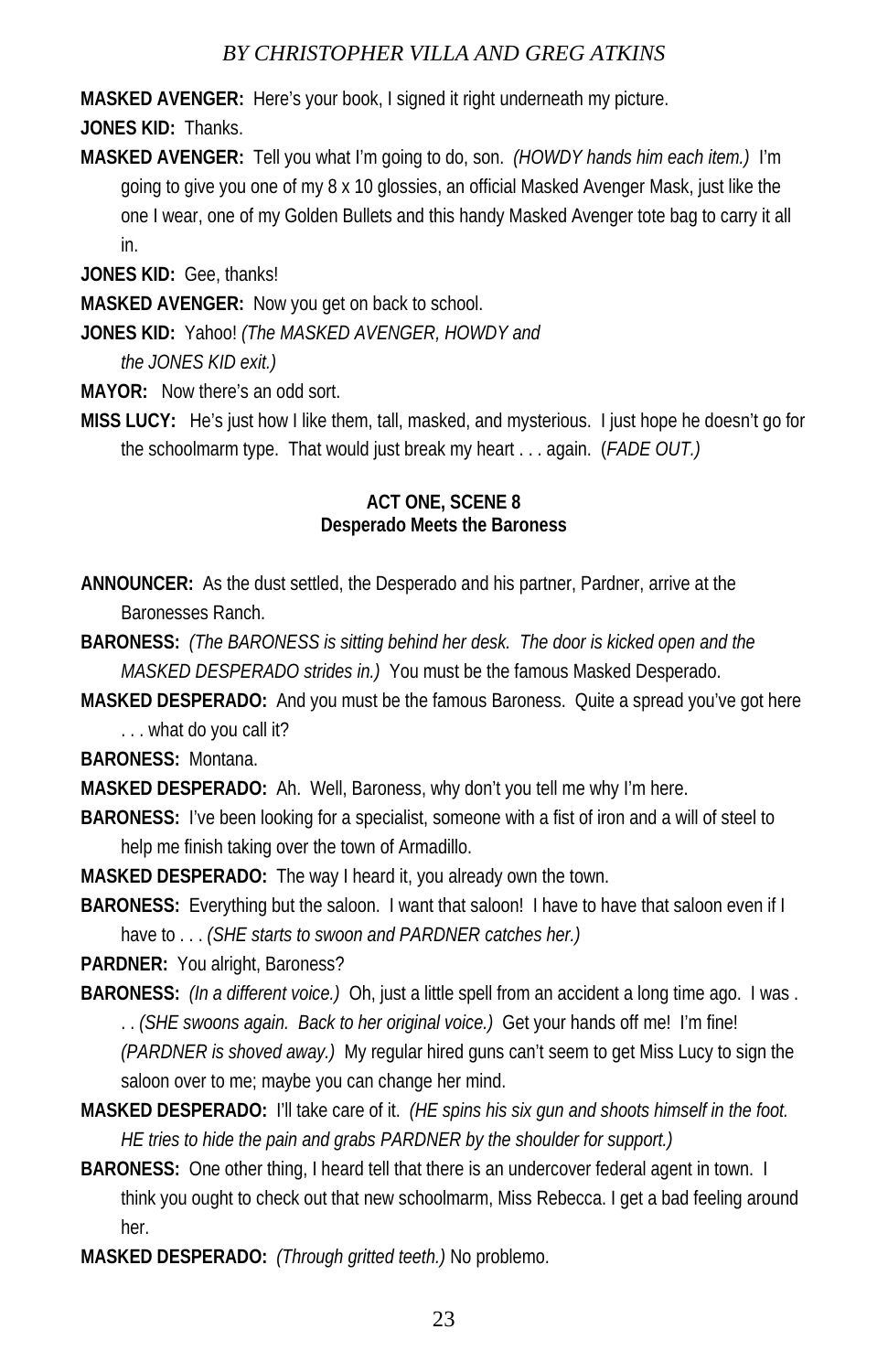**BARONESS:** Now if there's nothing else . . .

**MASKED DESPERADO:** Just one little thing. *(HE holds out his hand and the BARONESS tosses him a bag of gold.)* I look forward to seeing you again. *(HE hobbles stage right.)* **BARONESS:** 'Till then.

**MASKED DESPERADO:** Baroness. *(HE tips his hat and whistles up his horse. PARDNER, from behind, pushes the stick horse against Desperado's legs. The DESPERADO reacts to the pain. THEY ride off.)* 

**BARONESS:** There's something vaguely familiar about that masked man. *(FADE OUT.)*

#### **ACT ONE, SCENE 9 Avenger Meets the Schoolmarm**

**ANNOUNCER:** Knowing that the town records might give him some clue to finding his family, the Masked Avenger heads over to the School House, where he meets the schoolmarm, Miss Rebecca White.

**MISS REBECCA:** Now, children, today we are going to study Shakespeare's play, A Comedy of Errors.

**KIDS:** *(Sadly.)* Ahhhhhh.

**HARRIET:** Oh, boy!

**MISS REBECCA:** Thank you, Harriet.

*The MASKED AVENGER walks into the school room and removes his hat. The KIDS are awestruck.* 

**MASKED AVENGER:** Howdy, ma'am.

**KIDS:** It's the Masked Avenger!

**MISS REBECCA:** Children, sit down and be attentive.

**MASKED AVENGER:** Pardon the interruption, ma'am, I'm here -

**MISS REBECCA:** To clean up the town. The Jones Kid told the whole class. He used the merchandise you gave him for "show and tell."

**MASKED AVENGER:** Well, actually l just stopped by to look through . . .

**MISS REBECCA:** Personally, I find such displays of self-centeredness in very bad taste. I don't think it's right for children to idolize someone who's entire life is one of violence.

- **MASKED AVENGER:** I don't like violence. My motto is, "When I'm here everyone suff . . . " no that's not . . .
- **MISS REBECCA:** Your adventures are full of gunfights and fistacuffs, lynchings, cattle rustling, ambushes, robberies, and showdowns. Sounds rather violent to me.

**MASKED AVENGER:** Well, I . . .

**MISS REBECCA:** If you ask me, I think all such magazines as Dirty Trails . . .

**JONES KID:** Dusty Trails, Miss White.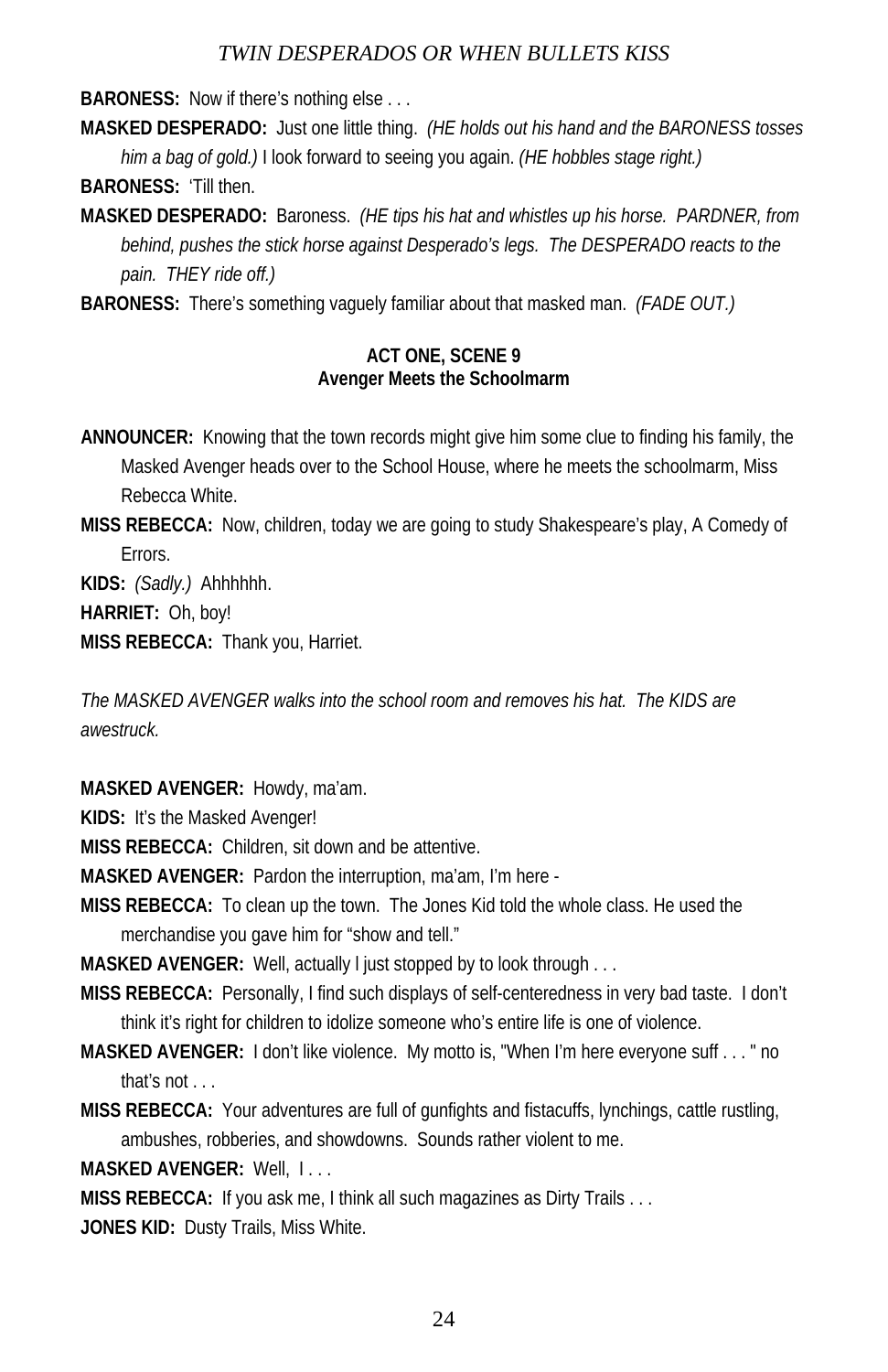- **MISS REBECCA:** Whatever . . . should be banned. It is our civic responsibility to provide role models for children that represent positive social values.
- **MASKED AVENGER:** Well, I -
- **MISS REBECCA:** Don't you think it's time we started teaching our children that violence is unacceptable behavior and never really solves any problems?

**MASKED AVENGER:** Well, I -

**MISS REBECCA:** I'm glad you agree. I hope in the future you will refrain from such blatant exhibitions of macho behavior in front of my children.

**MASKED AVENGER:** Well, I -

**MISS REBECCA:** Fine. Now was there something else I can do for you?

**MASKED AVENGER:** Well, I . . . *(HE waits to see if SHE is going to interrupt him again.)* Actually, I just stopped by to ask if I could see the town registry. I'm trying to trace a man that might have owned a mine in this area about twenty-five years ago. *(REBECCA gets a book down from a stack and hands it to the AVENGER. HE starts to leaf through it as she checks her watch.)*

**MISS REBECCA:** It's time for recess, children. *(The KIDS make a dash for the door.)*

- **MASKED AVENGER:** Whoa, little doggies! Don't stampede! *(THEY slow down for a few steps, then continue running.)*
- **MISS REBECCA:** *(As he leafs through the book.)* Find anything, Mr. Avenger?
- **MASKED AVENGER:** I found something, ma'am, but I'm not sure just what it means yet. Where would I find the list of births and deaths?
- **MISS REBECCA:** Those would be over at Doc Pinch's office. He's the coroner and of course he does all the delivering of babies.
- **MASKED AVENGER:** Thank you, Ma'am, you've been . . . *(Suddenly, from outside we hear screams and shouts and KID VICIOUS, a smart-alecky young punk slimeball cowboy destined for an early grave, enters holding onto the end of a rope. At the other end of the rope is the entire CLASS lassoed and terrified.)*
- **MISS REBECCA:** Oh no, it's Kid Vicious.
- **MASKED AVENGER:** Now, we don't want any trouble, son. Why don't you just let those young'uns loose?
- **KID VICIOUS:** You got just five minutes to bring me \$10,000 and a real horse, or I hang these little varmints from the Hanging Tree!
- **MISS REBECCA:** Careful, he's slow of mind, but quick on the trigger.

**MASKED AVENGER:** Why don't you let the children go and we can settle this man to slime?

- **MISS REBECCA:** *(To the MASKED AVENGER.)* You can't indulge in some grandstand macho theatrics which might result in somebody getting shot.
- **KID VICIOUS:** Mebbe after I blow this "raccoon" into little pieces, you and I can go for a soda or something? *(HE blows a disgusting kiss to REBECCA.)*
- **MISS REBECCA:** Ewwww! *(To the MASKED AVENGER.)* Just this once you have my permission to use any and all grandstand macho theatrics you wish.
- **MASKED AVENGER:** That does it! Here's a lesson you won't soon forget!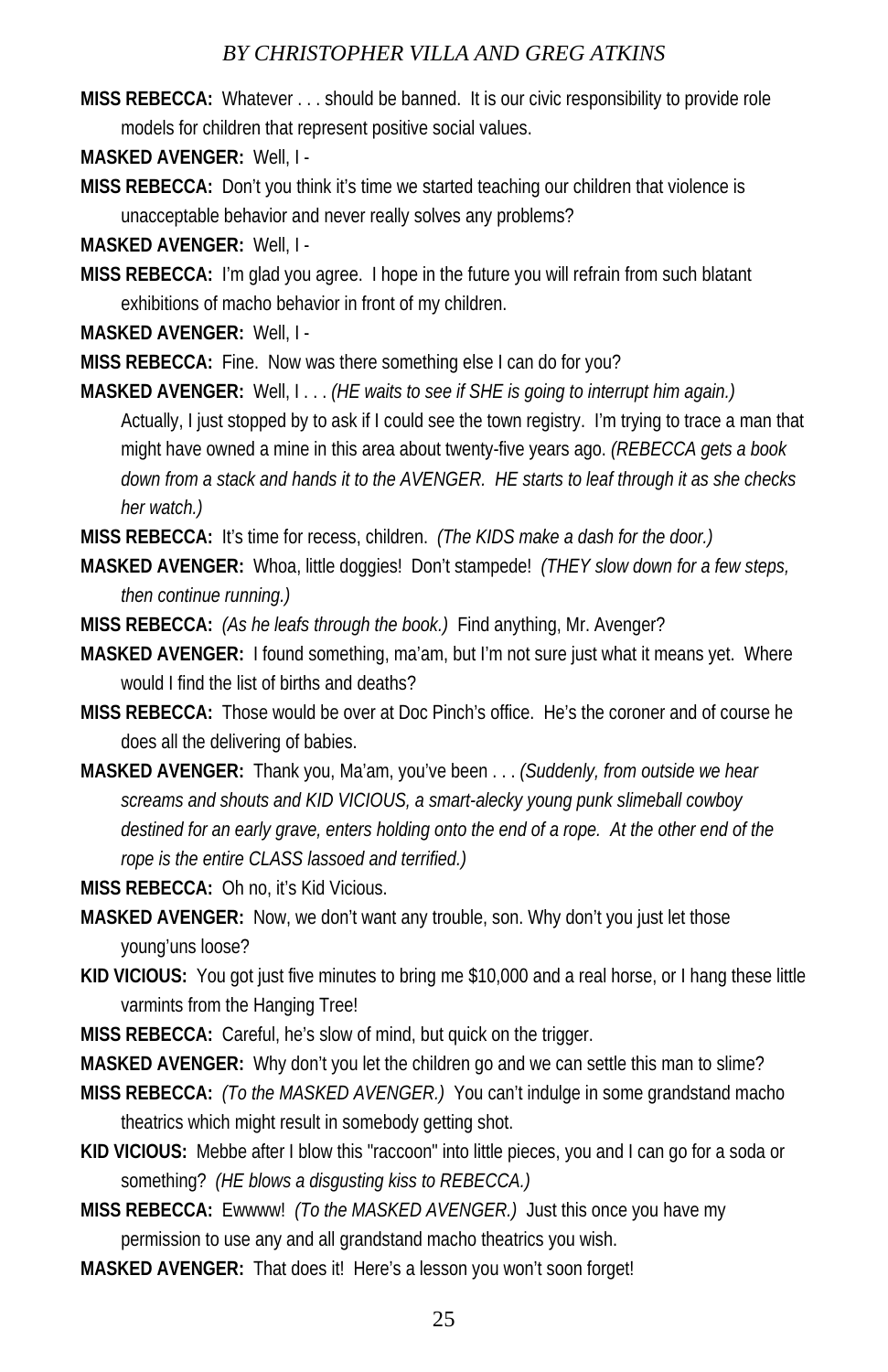*The MASKED AVENGER draws first and "fans" his gun as fast as he can. One by one, pieces of the KID's costume flies off, starting with his gun, then his hat, and so on, until he only has his pants on. Totally humiliated, HE turns to run, but his pants fall around his ankles, HE stops to pull them up and looks at REBECCA.* 

**KID VICIOUS:** What do you mean, "slow of mind?"

*And HE begins to waddle off, his pants drop again and he falls on his face and crawls off. The MASKED AVENGER blows off his gun and twirls them back into his holster.* 

**MASKED AVENGER:** Miss Rebecca, please excuse this exhibition of machoism, but I am what I am and I have to do what I have to do to be who I am. I hope we meet again, under more pleasant circumstances, good day, ma'am. *(HE tips his hat, turns and strides off, every inch the hero. The KIDS cheer. REBECCA hides her smile. ALL exit. BLACKOUT.)*

#### **ACT ONE, SCENE 10 Doc Pinch's Office**

**ANNOUNCER:** The Masked Avenger and Howdy ride into town and find Doc Pinch hard at work.

*Lights up revealing DOC PINCH and TWO CUSTOMERS. One is in a barbers chair (The SHERIFF), while the other is on a table with several arrows sticking out of his back. The MASKED AVENGER and HOWDY enter.* 

**DOC PINCH:** Howdy, boys, be right with you. *(HE pulls out an arrow, none too gently. The PATIENT screams.)* Oops, the anaesthetic has worn off. *(HE takes a rubber mallet and hits the PATIENT, who is knocked out.)* What can I do for you?

**MASKED AVENGER:** We'd like to ask you a few questions, if you don't mind.

**DOC PINCH:** Fire away.

- **MASKED AVENGER:** I've been looking at the town registry and it seems there was a man named Smith who owned a mine around here about twenty-five years ago. I was wondering if you could tell me anything about him?
- **DOC PINCH:** Let me see, it should be in this book here . . . *(HE grabs a book from under his patient's head. The head drops to the table with a thud.)* Smith . . . Smith . . . you know I got a lot of Smiths in this book, can you be more specific?

**MASKED AVENGER:** The Smith I'm looking for had a wife and two sons.

- **DOC PINCH:** Let's see . . . Smith, Black . . . Smith, Brothers . . . Smith, Corona . . . Smith, Wesson ... Smith, Rufus ... Yeah, this is the one I think, former mine owner, disappeared from these parts twenty-five years ago.
- **MASKED AVENGER:** I'll bet he's the one, Howdy.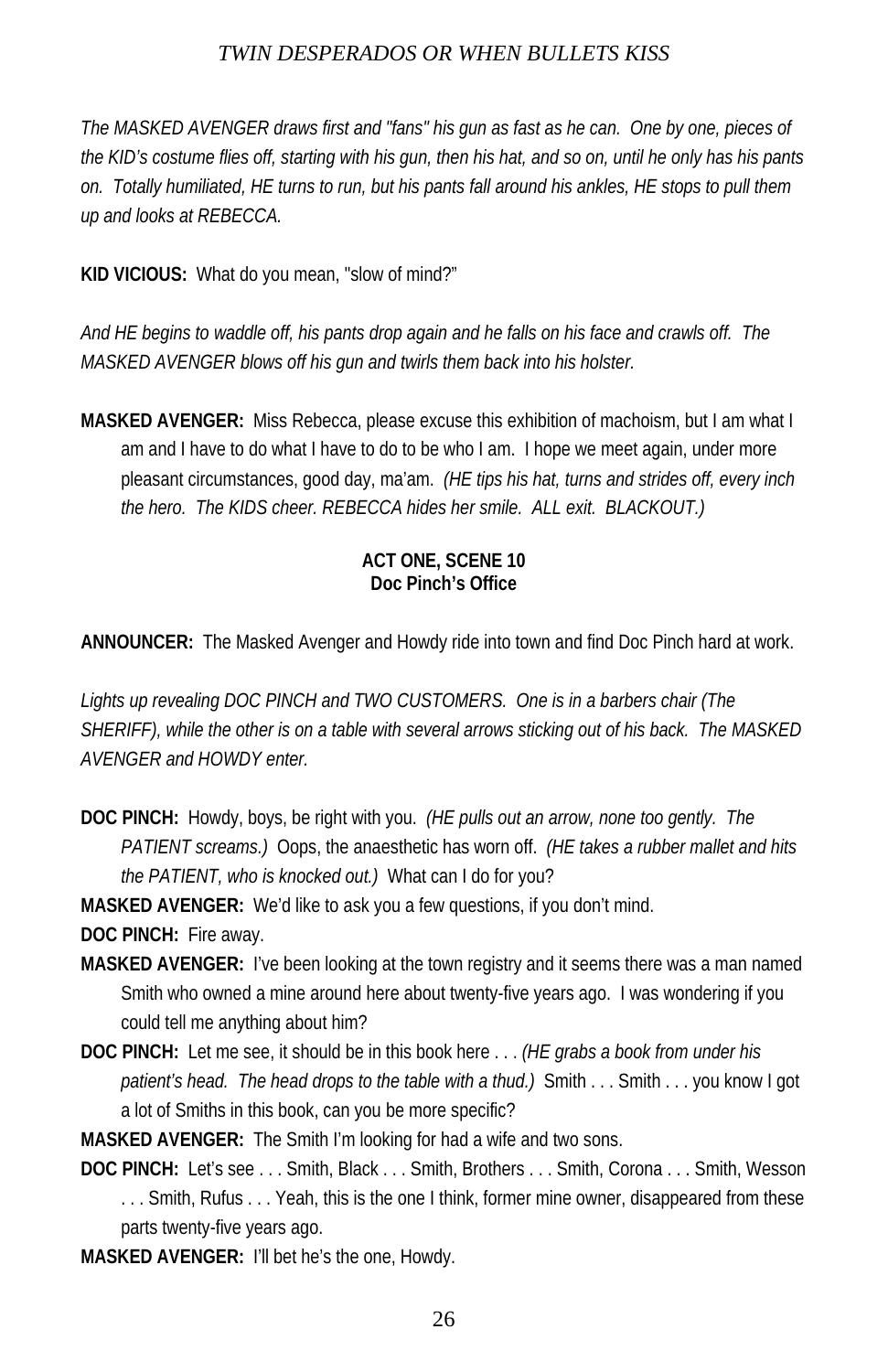**DOC PINCH:** The one what?

**MASKED AVENGER:** *(Covering his trail.)* I . . . I'm trying to help a friend. He's looking for his lost family.

**DOC PINCH:** I suggest you can stop looking then, cause here are the Death Certificates for his wife and infant sons. Seems they drowned and were never found.

**MASKED AVENGER:** Just when I thought we were getting close, Howdy.

**HOWDY:** Too bad, Masked Avenger . . .

**MASKED AVENGER:** You say their bodies were never found?

**DOC PINCH:** Washed away in a flood, it says here.

**HOWDY:** So there is a chance one or more of them might still be alive?

**DOC PINCH:** Pretty unlikely if you ask me, but I suppose anything is possible.

**MASKED AVENGER:** I'm not a man who gives up easy Doc, I'm going to find this Rufus Smith if it's the last thing I do.

**DOC PINCH:** Good luck. You might talk to the Old Prospector, he's been all over the west looking for his lost mine. Maybe he's heard tell of something.

**MASKED AVENGER:** Thanks Doc, you've been a big help.

**DOC PINCH:** My pleasure, Masked Man. Sure you don't want a shave and a haircut? Two bits? **MASKED AVENGER:** No thanks, Doc. Adios. *(THEY exit. A moment later, the SHERIFF, who* 

*has been in the barbers chair, removes the towel from his face and stands up.)* 

**SHERIFF:** So they're heading out to the Old Mine to see the Old Prospector.

**DOC PINCH:** That's the way it looks.

- **SHERIFF:** Thanks, Doc. There'll be something in this for you when the smoke finally clears around here.
- **DOC PINCH:** Just trying to do my civic duty, Sheriff. *(The SHERIFF exits. DOC PINCH goes over and pulls another arrow out of his patient. The PATIENT screams. The DOC hits him with the mallet again.)* Oh, will you hush up!

#### **ACT ONE, SCENE 11 Desperado Saves Miss Lucy**

**ANNOUNCER:** Outside the saloon we hear four sinister characters are hatching a diabolical scheme . . .

**BUSTER:** *(BUSTER, DUSTY, RUSTY and KILLER sneak around one of the buildings in a conspiratorial manner.)* If we go back to the Baroness empty handed, she'll skin us alive. **RUSTY:** What are we gonna do?

**BUSTER:** We'll wait here until Miss Lucy comes along then we'll jump her. After we get through with her she'll be begging the Baroness to take over the Glass Slipper.

**DUSTY:** Here she comes, hide!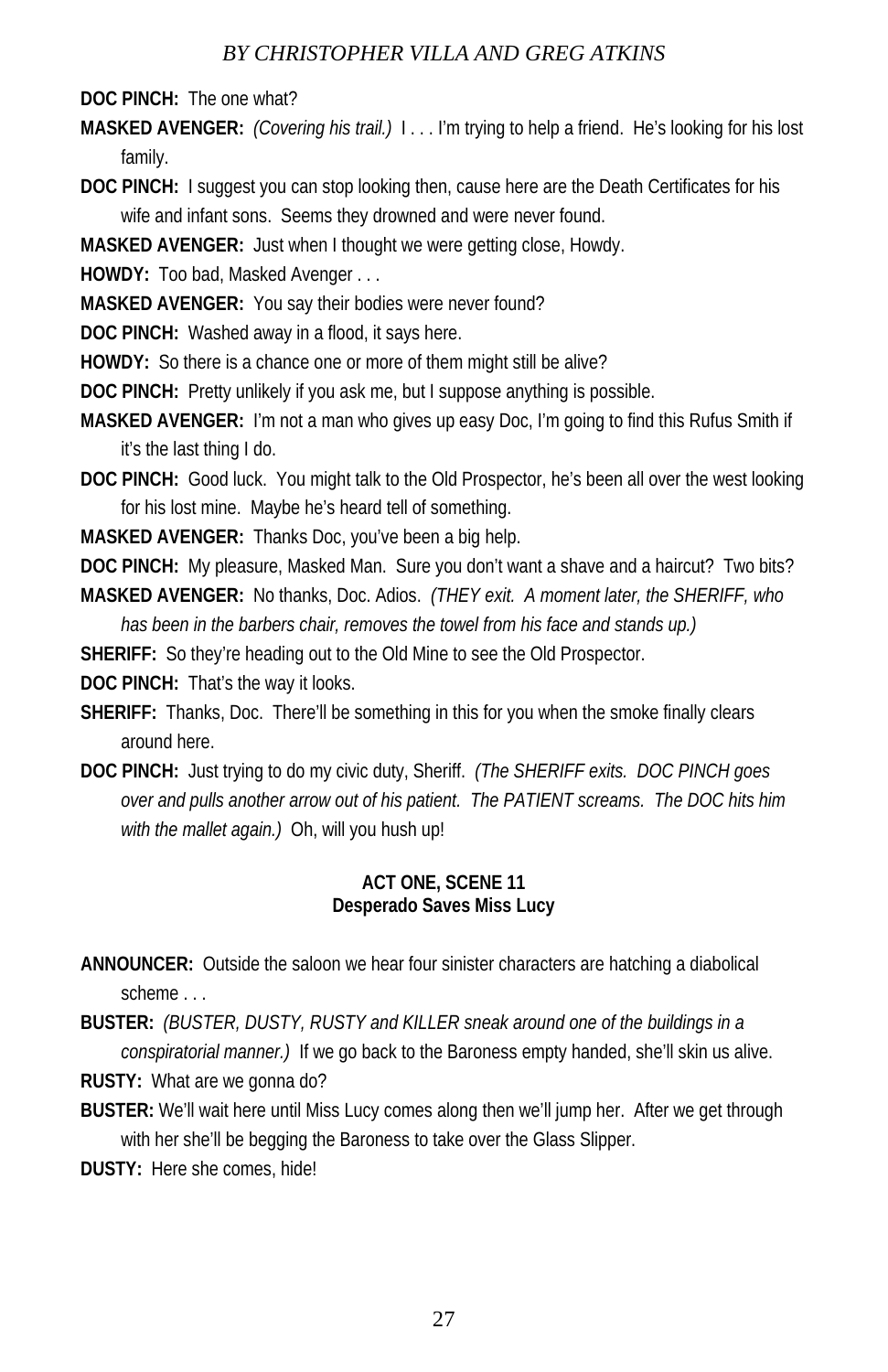*As MISS LUCY enters, the MASKED DESPERADO and PARDNER enter from the other side. The THUGS leap out and surround her. SHE fights them off as best she can and the DESPERADO*  watches. HE momentarily struggles within himself then makes up his mind.

- **MASKED DESPERADO:** Mask or no mask, I just can't stand here and do nothing. *(HE leaps into the fray and flicks BUSTER's nose.)* Bad! *(HE then trashes the thugs in short order.)* Now you boys . . . Amscray! *(Helping MISS LUCY to her feet.)* Are you all right . . . *(The thunder bolt of love hits him.)* . . . little lady?
- **MISS LUCY:** Oh, thank you, Masked Man, I'm fine, really. You always seem to be in the right place at the right time.

**MASKED DESPERADO:** Pardon?

**MISS LUCY:** You know, like at the saloon.

- **MASKED DESPERADO:** *(Slightly confused.)* Begging your pardon little lady, have we met somewhere before?
- **MISS LUCY:** Surely you haven't forgotten this afternoon, already? *(Feeling his muscles.)* You were absolutely wonderful, so strong, so manly, so virile.

**MASKED DESPERADO:** *(Looking at PARDNER.)* But I . . .

**MISS LUCY:** So humble too, down playing such a marvelous exhibition of physical prowess.

**PARDNER:** Don't fight it, boss, she's hooked on you.

**MASKED DESPERADO:** But I -

**MISS LUCY:** *(Grabbing him.)* You were so incredible, I knew you were the only man who could protect my . . . *(SHE pulls a satchel of gold out of her bodice.)* savings. Here, take this . . . *(SHE hands him the money.)* I can't stop to talk right now, I'm due back at the saloon for my next number. Oh you're so wonderful. *(SHE throws him into a Grand Dip and kisses him passionately.)* I'm sorry, I can't help myself, I'm so in love. I'll always remember what you've done for me. *(SHE releases him and he drops to the ground. SHE exits.)*

**MASKED DESPERADO:** I wish I could remember.

**PARDNER:** Friendly folks in these parts.

- **MASKED DESPERADO:** Something strange is going on here, Pardner. *(HE sits up and we see that his mask is askew.)* I want you to scout around and stay alert to anything unusual. Report back to me when you come up with something.
- **PARDNER:** Yes sir, Cap . . . I mean, Desperado. *(PARDNER exits as the DESPERADO looks at the bag of gold, shakes his head and stumbles off.)*

#### **ACT ONE, SCENE 12 Avenger and Miss Rebecca**

**ANNOUNCER:** Meanwhile, Miss Rebecca and the Masked Avenger happen to meet on the street . . . *(MISS REBECCA sees the MASKED AVENGER and accidently drops her handkerchief. The MASKED AVENGER picks it up and hands it to her.)*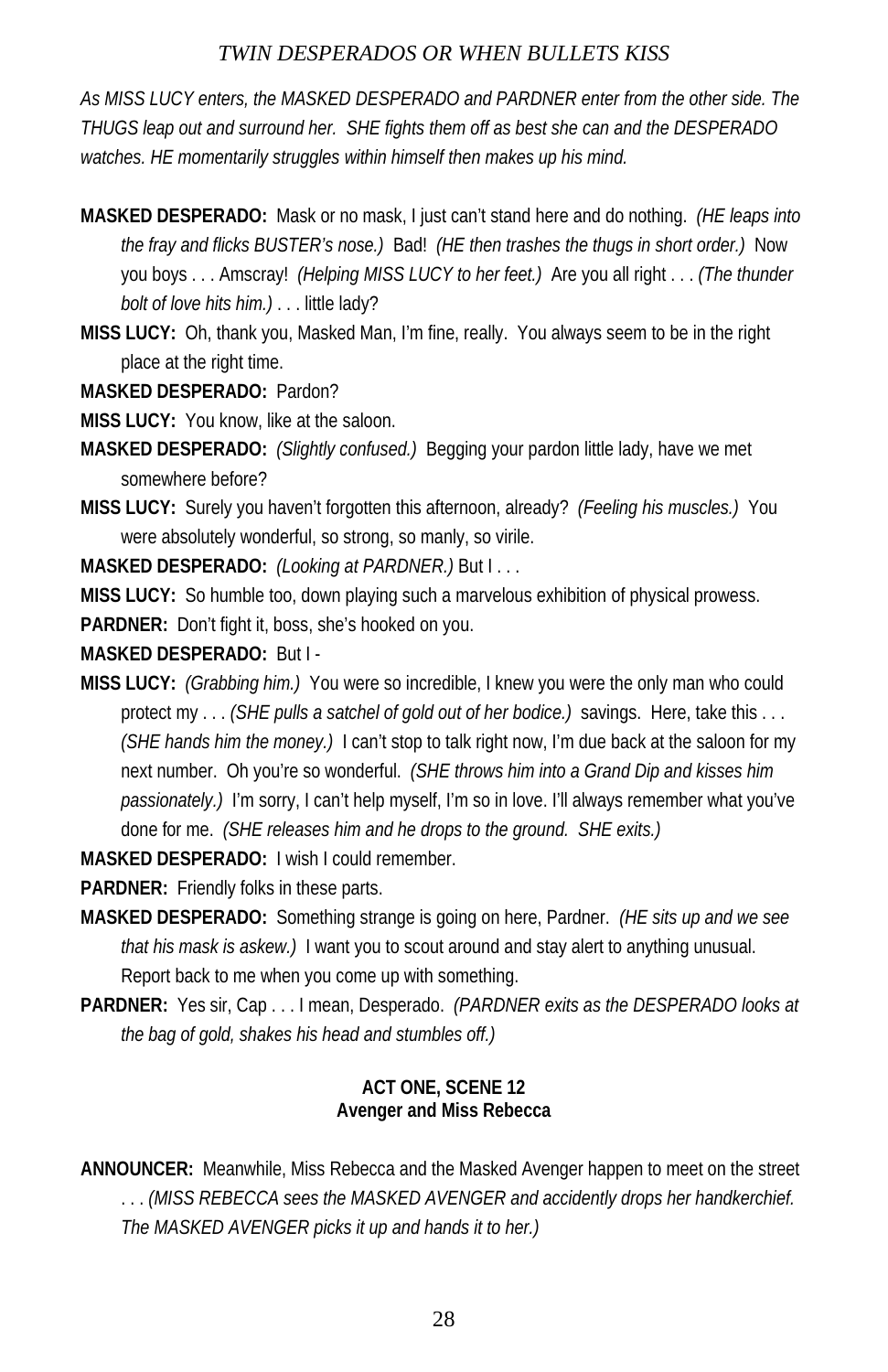**MISS REBECCA:** *(Completely surprised.)* I declare Mr. Avenger, you constantly surprise me. I never know what you are going to do next.

**MASKED AVENGER:** I sometimes even surprise myself.

**TOGETHER:** I'd like to apologize . . . *(THEY laugh.)*

**MISS REBECCA:** I was harsh and rude and unthinking.

**MASKED AVENGER:** Ma'am, it was I that forgot my manners.

**MISS REBECCA:** No, it was wrong of me to embarrass you in front of your fans. I'm afraid they won't ever forgive me. *(THEY look deep into each other's eyes.)* Can you forgive me? *(The MASKED AVENGER senses HOWDY watching them.)* 

**MASKED AVENGER:** Howdy, why don't you go round up our horses.

**HOWDY:** You got it, Masked Avenger. *(HOWDY runs off as PARDNER runs in and sees the MASKED AVENGER with MISS REBECCA. To himself.)* Wasn't he just with Miss Lucy?

**MISS REBECCA:** Well, I'll let you get on with your work. I hope to see you soon.

**MASKED AVENGER:** I'll count the moments . . . one one thousand, two one thousand . . . *(MISS REBECCA exits as PARDNER goes up to the MASKED AVENGER. The AVENGER is in a bit of a love struck daze.)* That was quick. Where are the horses?

**PARDNER:** What horses?

- **MASKED AVENGER:** You know, horses, little fuzzy things on sticks. *(Shaking himself out of the daze.)* Do you expect us to walk to the mine?
- **PARDNER:** Mine? Horses? You didn't say anything about horses, you just told me to scout around.
- **MASKED AVENGER:** I told you to get our horses, now git.
- **PARDNER:** Whatever you say, Cap . . . er, oh heck. *(Runs offstage.)*

**MASKED AVENGER:** Three one thousand . . . four one thousand . . . *(The MASKED AVENGER walks off dreamily barely missing the MASKED DESPERADO as HE enters counting the money that MISS LUCY gave him.)* 

#### **ACT ONE, SCENE 13 What Horses?**

**MASKED DESPERADO:** . . . one thousand . . . two thousand . . . three thousand . . . *(HOWDY* 

*runs on with the horses.)*

**HOWDY:** I got the horses, let's go.

**MASKED DESPERADO:** What horses?

**HOWDY:** The horses you told me to get.

**MASKED DESPERADO:** I didn't tell you to get any horses, I told you to scout around. *(HOWDY starts to protest.)* As long as you're here, take this money and put it in a safe place. Now put the horses back where you found them.

**HOWDY:** *(Shrugs.)* You're the boss.

*HOWDY exits. PARDNER runs in and stops in front of the DESPERADO.*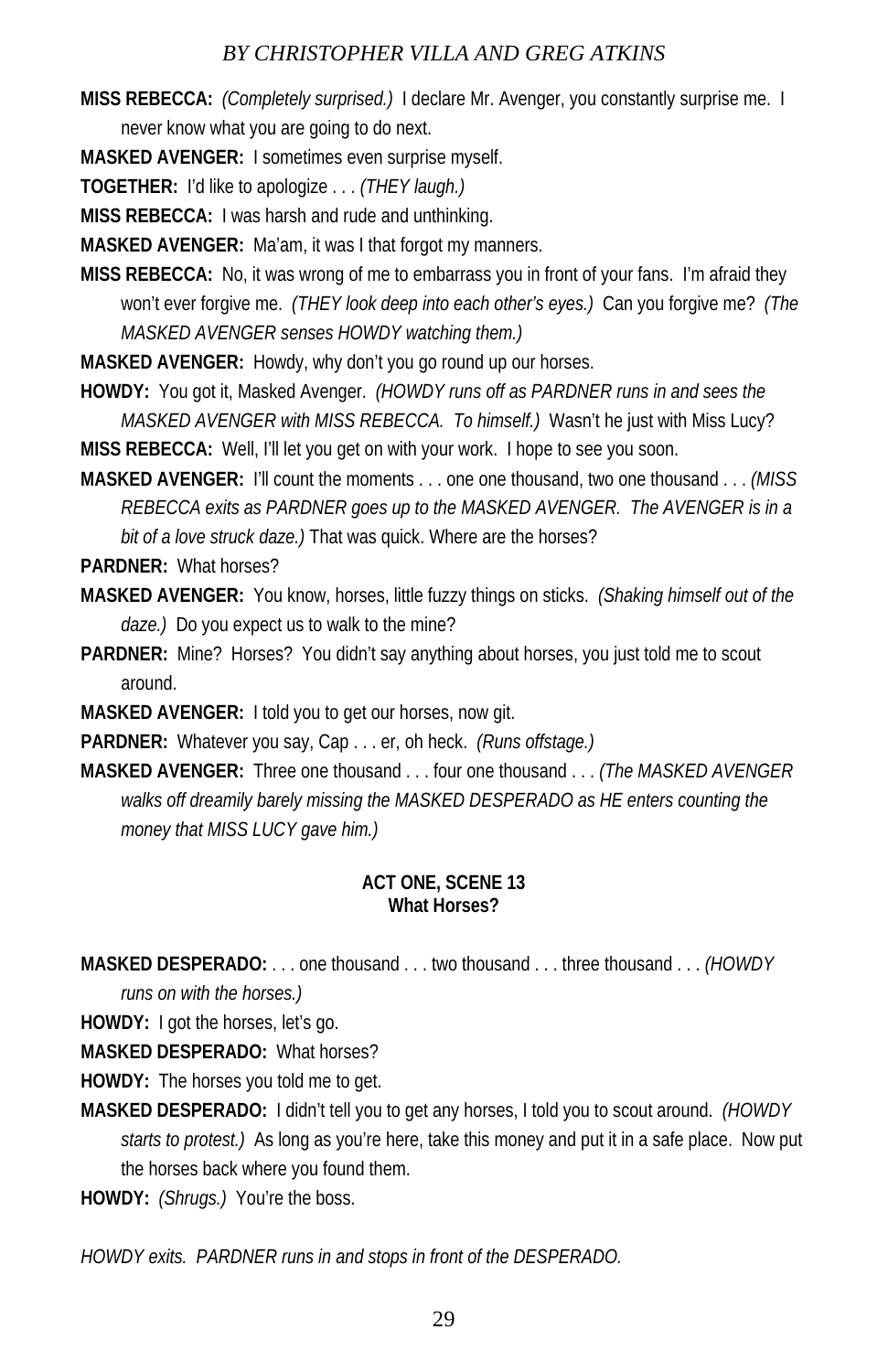**PARDNER:** Here'er the horses.

**MASKED DESPERADO:** What horses?

**PARDNER:** The horses you told me to get.

**MASKED DESPERADO:** I didn't tell you to get any horses, I told you to put the horses back.

**PARDNER:** Make up your mind.

**MASKED DESPERADO:** What did you do with the money?

**PARDNER:** What money?

**MASKED DESPERADO:** The money Miss Lucy gave me and I just gave you.

**PARDNER:** You didn't give me any money.

**MASKED DESPERADO:** *(Grabbing his lapels.)* Look, Pardner, I'm getting a little tired of this run around. You put those horses back where you found them and find that money bag. Now git! *(Confused PARDNER runs off and the MASKED DESPERADO moves off to the edge of the stage as the MASKED AVENGER crosses up center. They sigh together, then begin to sing "Home on the Range" in unison. Both unaware that the other is there, yet mirroring each others moves. As the DESPERADO moves upstage and off, the AVENGER moves downstage as HOWDY enters, minus the horses, but with the money bag.)* 

**MASKED AVENGER:** Where are the horses?

**HOWDY:** I put them back like you told me to.

**MASKED AVENGER:** I didn't tell you to put them back. I told you to get them, twice

**HOWDY:** But when you gave me the money -

**MASKED AVENGER:** I didn't give you any money -

**HOWDY:** *(HE holds up the money.)* Then what's this?

**MASKED AVENGER:** Give me that. *(HE grabs it.)* Hmmmm. I'll hold on to this, while you go get the horses. No, wait, we'll go together. *(THEY exit as PARDNER comes running in. The MASKED DESPERADO enters and crosses up to meet him.)*

**PARDNER:** Captain, I just heard the Sheriff tell some thugs that they're going to ambush the Masked Man and his sidekick!

**MASKED DESPERADO:** I heard the same thing! *(THEY think for a moment.)*

**TOGETHER:** That's us!

**MASKED DESPERADO:** Where are they now?

**PARDNER:** They're saddling up over at the Jail.

**MASKED DESPERADO:** Go round us up some horses. *(PARDNER begins to complain.)* Don't start! We'll tail them and ambush them while they're waiting to ambush us. *(PARDNER shakes his head and THEY run off to get the horses. The MASKED AVENGER and HOWDY ride in.)* 

**MASKED AVENGER:** Hi Ho, Lucky, away! *(And off they go.)*

**SHERIFF:** *(The SHERIFF and the THUGS are hot on their trails.)* After 'em, boys, we'll head 'em off at the pass. *(The SHERIFF and the THUGS ride off after them.)*

**MASKED DESPERADO:** *(MASKED DESPERADO and PARDNER ride on.)* Hi Ho, Silverfish, away! *(And THEY follow the SHERIFF and the THUGS off.)*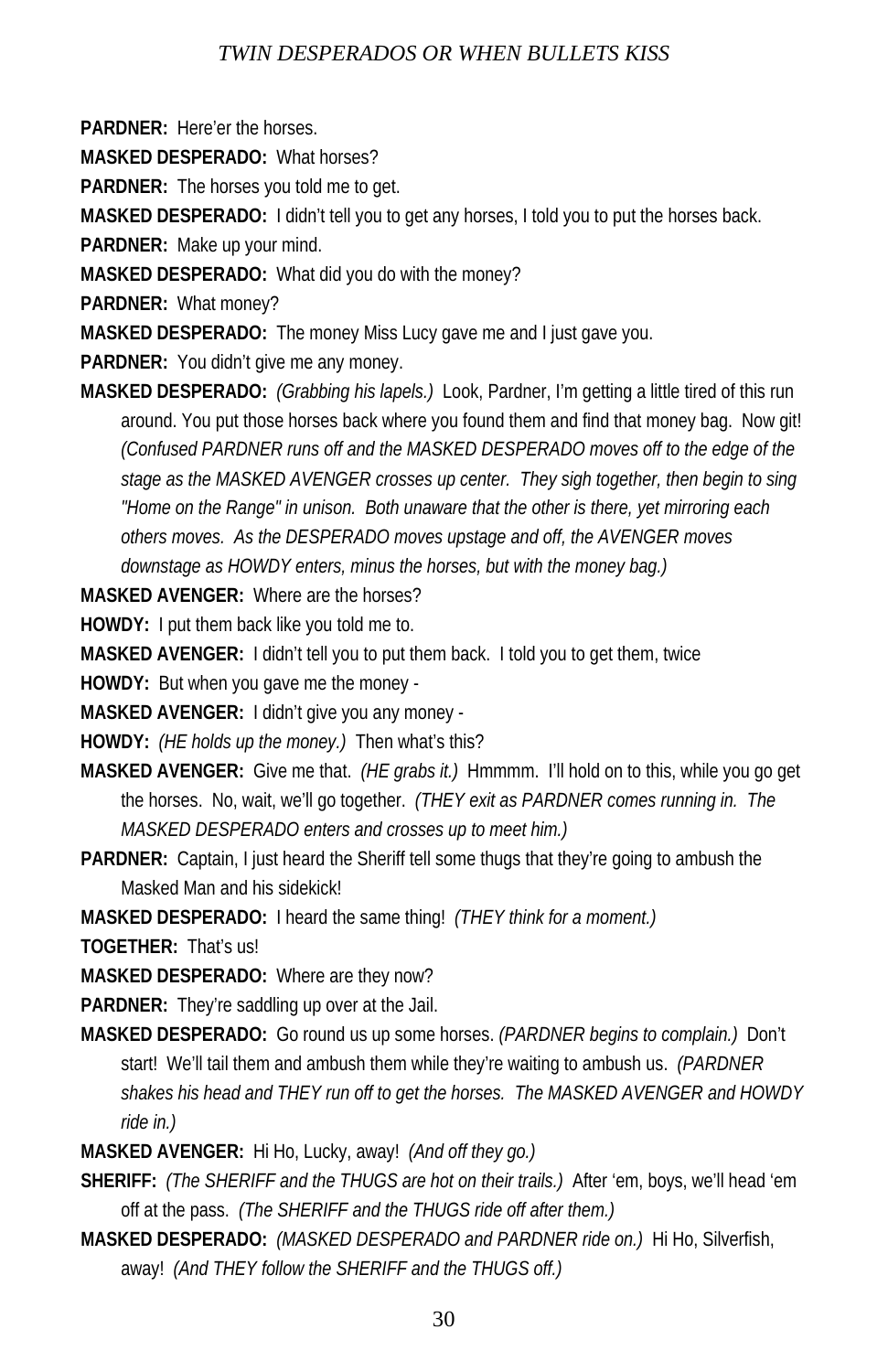#### **ACT ONE, SCENE 14 The Chase**

**ANNOUNCER:** Little does the Masked Avenger and Howdy know, that the Sheriff is hot on their trail, but then, little does the Sheriff know, that the Masked Desperado and Pardner are closing in on him . . .

**MASKED AVENGER:** *(Crosses down center.)* Sure is a beautiful night. Look at all the stars. **HOWDY:** Sure are a lot of them.

**MASKED AVENGER:** You know, Howdy, on a quiet peaceful night like this, I feel like singing a song. And it goes something like this . . . *(HE starts to sing but is interrupted by the sudden appearance of the SHERIFF and the THUGS. THEY ride out, whooping, hollering and shooting at our heros.)* 

**HOWDY:** It's an ambush!

**MASKED AVENGER:** Head for the hills, Howdy! Hi, Ho, Lucky away!

*THEY take off and the CHASE begins. MUSIC. As the THUGS ride off after the MASKED AVENGER and HOWDY, the MASKED DESPERADO and PARDNER enter.* 

**PARDNER:** Gunshots!

**MASKED DESPERADO:** After them, Pardner, they're heading for the hills! *(THEY ride off after the THUGS. Total confusion soon reigns as the THUGS eventually end up chasing both sets of masked men and sidekicks who chase the THUGS and also chase each other. The varieties of confusion are almost endless. At the end of the chase.)* 

**MASKED AVENGER:** Over here, Howdy. We'll be safe in this cave. That was almost too easy. **HOWDY:** You're a genius, Masked Avenger. *(On the opposite side of the stage we see MASKED DESPERADO and PARDNER crawling in.)* 

**MASKED DESPERADO:** Over here, Pardner. We'll be safe in this cave. What's that down there? **PARDNER:** Looks like a pit of flaming pitch.

**MASKED DESPERADO:** I'm sure glad we're not dangling over that. *(The piercing sound of a train whistle breaks the silence, you can almost feel the rumbling of a train. Suddenly, the barn doors fly open revealing the train bearing down on the MASKED AVENGER and HOWDY.)*

**HOWDY:** *(The ground begins to shake.)* It's not a cave, it's a train tunnel!

**PARDNER:** The ground is giving away!

**MASKED DESPERADO:** Grab onto that rope! *(THEY grab onto the rope.)*

**MASKED AVENGER:** *(Looking from side to side.)* Jump!

**HOWDY:** There's no where to jump!

**MASKED DESPERADO:** Maybe there is an underground stream? Can you swim?

**PARDNER:** No!

**MASKED DESPERADO:** Neither can I!